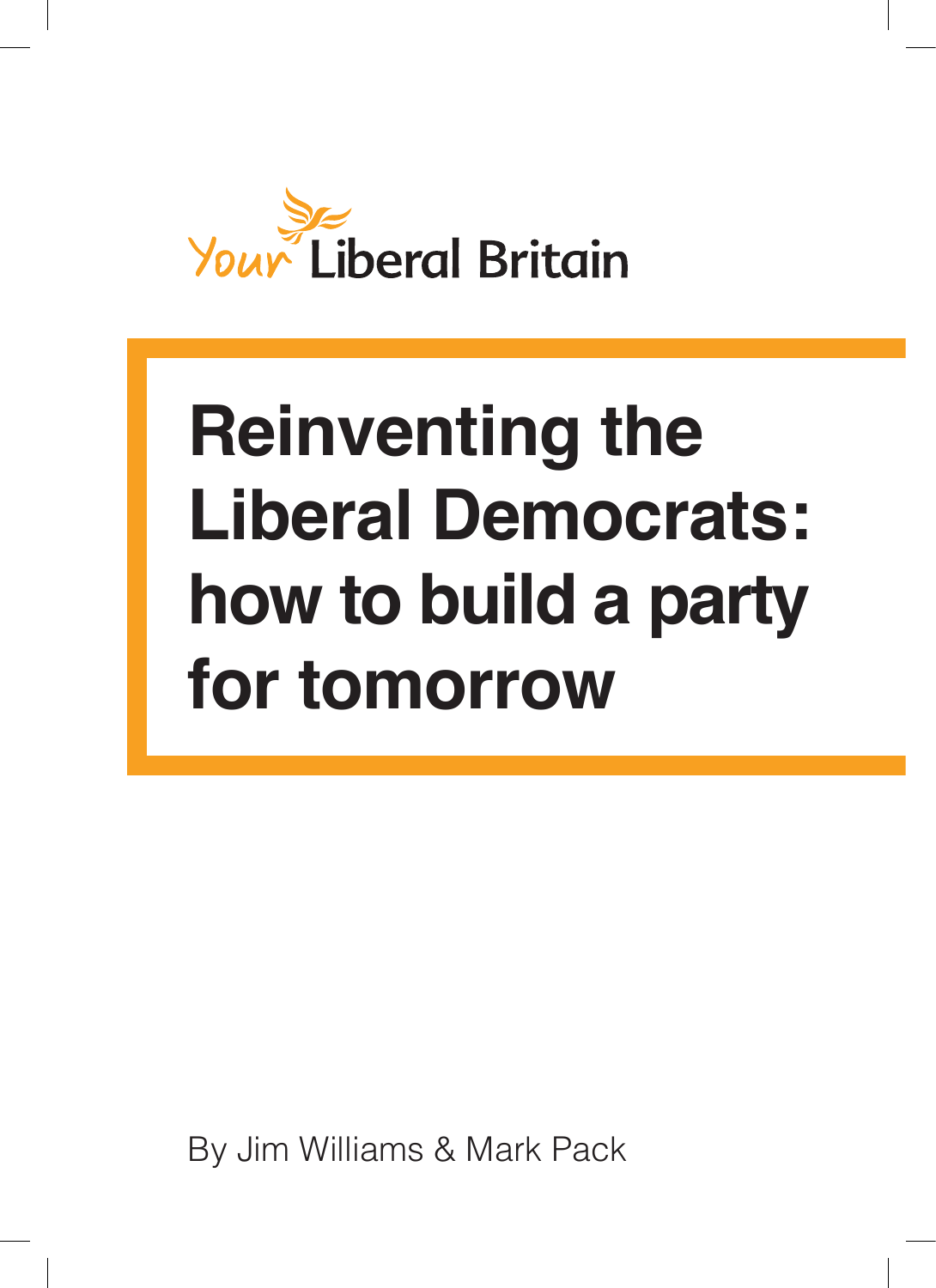Many of these ideas in this pamphlet have emerged from the work we've *seen others do successfully already, from conversations with colleagues and from the responses to our previous writings and talks. Thank you to everyone who contributed in some way to our thought processes.* 

*If reading this pamphlet makes you want to help out, visit www.LiberalBritain.org to see how you can get involved. And if you have ideas for what we can do next, you can reach us on ideas@liberalbritain.org*

*Published, September 2017 by Your Liberal Britain (www.LiberalBritain.org).* 

*Licensed under Creative Commons CC BY-ND. This license allows for redistribution, commercial and non-commercial, provided it is passed along unchanged and in whole, with credit to the authors.*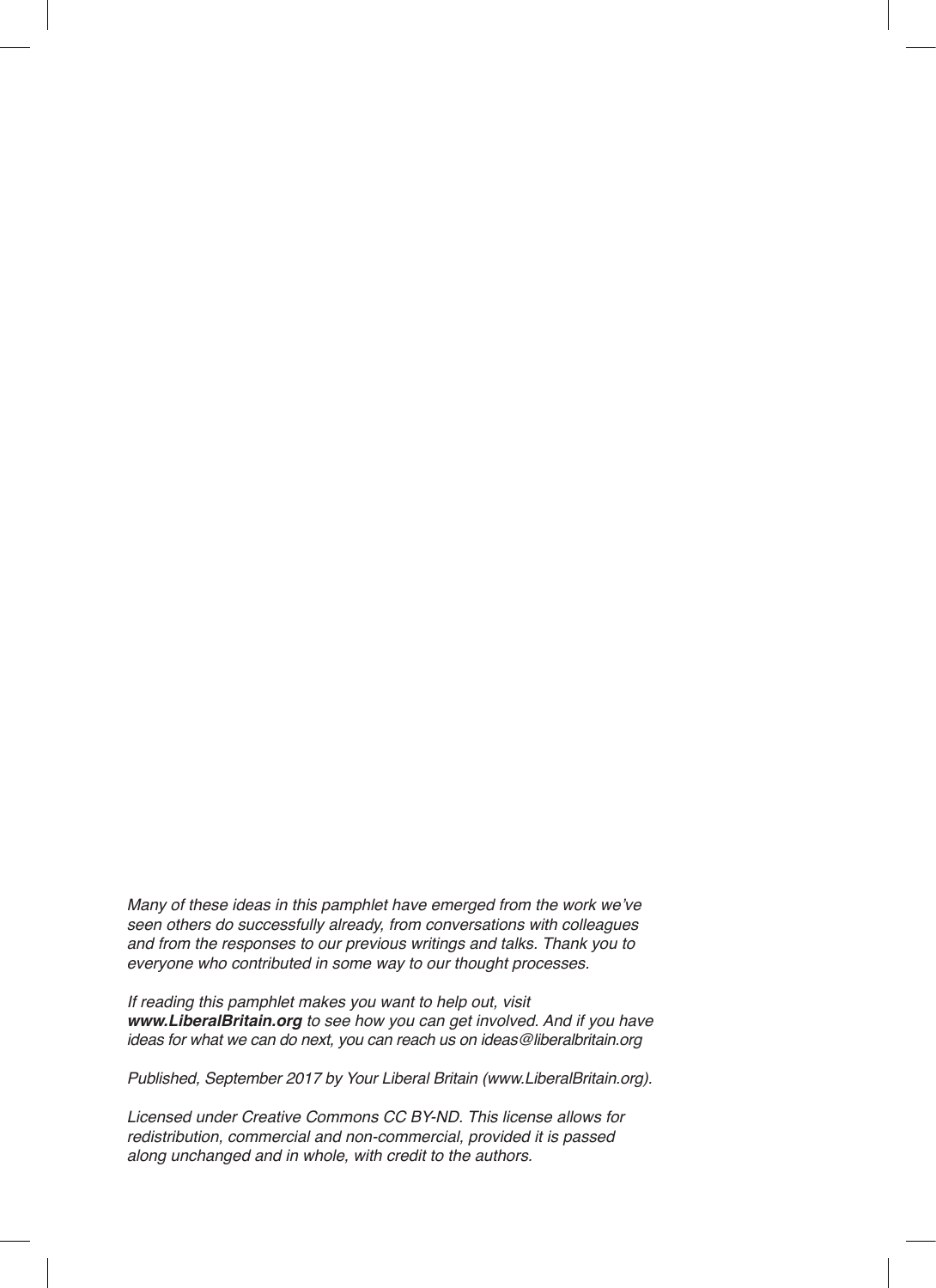# **Here's how the Liberal Democrats can be more successful than ever before**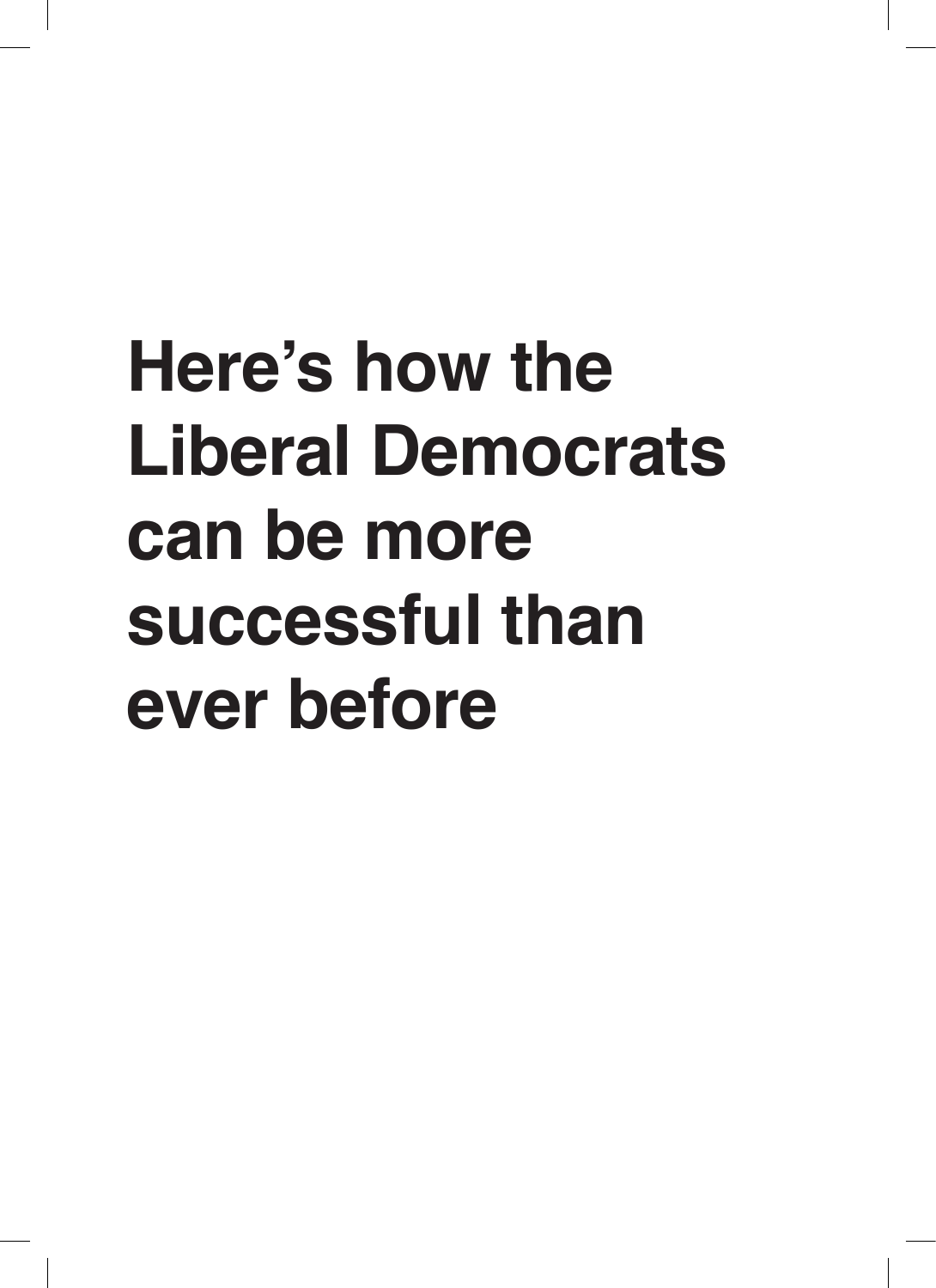## **Foreword from Vince Cable MP**

Having recently taken on the leadership of the Lib Dems I am, above all, conscious of the big gap between our enormous potential as a party and the recent, very disappointing, performance in two successive general elections. I understand the feelings of supporters of Leeds Utd and Aston Villa who know they should be up there in the Premier



League but are currently languishing in a lower division.

Getting back won't be easy. But it can be done. And with the country needing better leadership as never before we have to get back.

A key step is to be competitive in campaigning and social media. There was once a time when Lib Dem campaigning inspired fear in our opponents. The relentless targeted barrage of leaflets and door-knocking contributed to numerous successes in local and national elections. No longer. Technology has moved on. We haven't.

This excellent pamphlet tells us how to raise our game; how to combine clarity and simplicity of message with the best which social media campaigning can offer. I want to see us put this pamphlet into practice. It will have my full support.

#### **Vince Cable**

**Leader of the Liberal Democrats**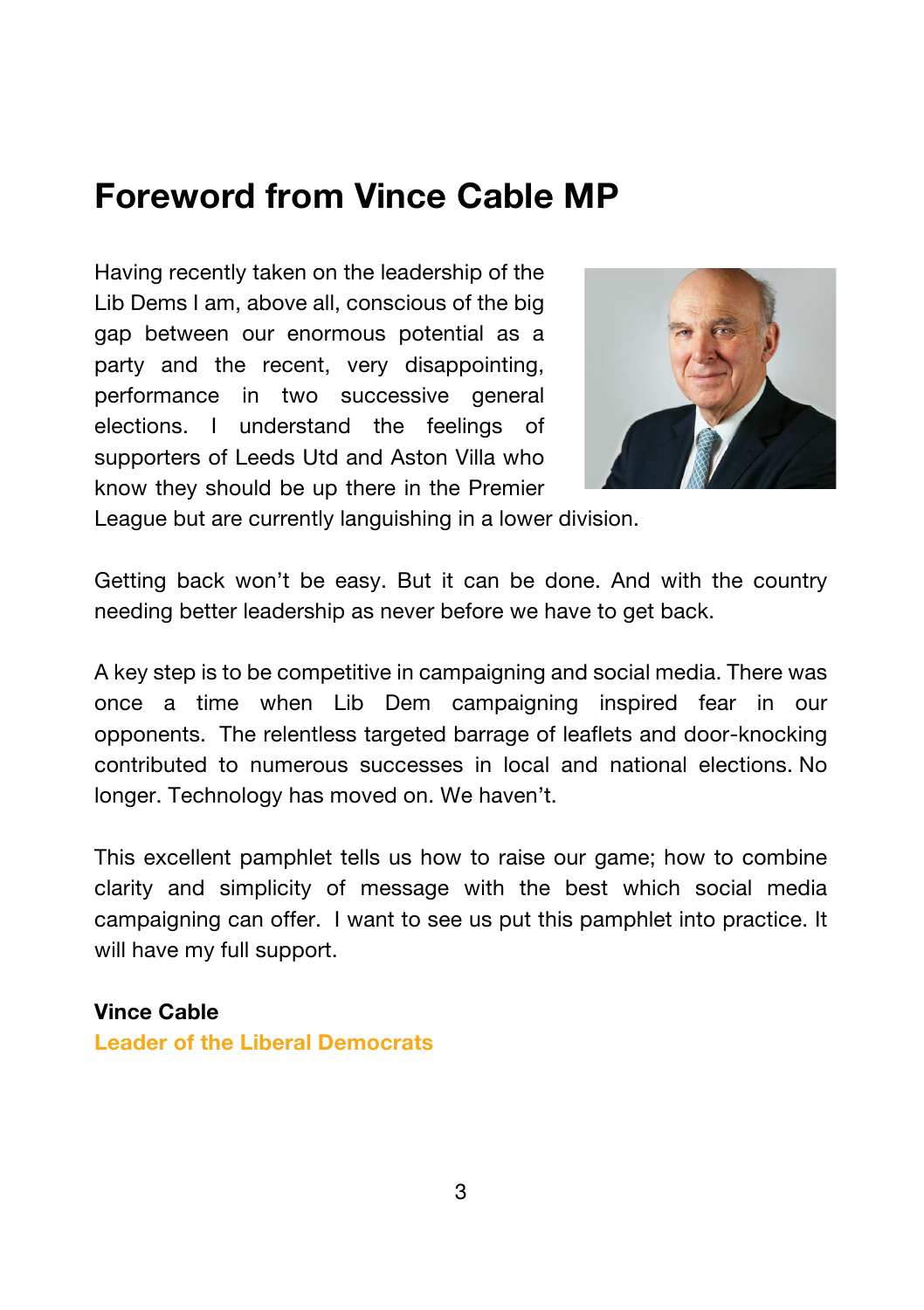# **The one-page summary**

Let's be honest: even our best times haven't been good enough. The Liberal Democrats have never had more than 1 in 10 MPs or 1 in 5 councillors. We've never even been close to being the largest party in devolved institutions in Scotland, Wales or London.

But we also all know that we've rarely been more needed than we are right now. We need to rise to the occasion: do better - and be better - than we ever have before.

We must make sure the public know what we stand for. We must energise our membership, empowering them to unlock their time and skills and to ease the burden on our over-stretched staff. We must overcome the many institutional advantages that Labour and the Conservatives enjoy in money, friendly media, and the way the electoral system works.

How? This pamphlet sets out our answers. In short, we must:

- 1. Set out an inspirational purpose that is illustrated by signature policies and communicated through everything we do.
- 2. Empower our membership to build a social movement.
- 3. Nurture a supportive ecosystem around the party.
- 4. Digitise the party, matching the way people now live their lives.

If we do this well, we'll build a larger core vote, the vital foundation for sustained success, and we'll increasingly take political power, giving us ever more opportunities to turn our beliefs into a better country for us all.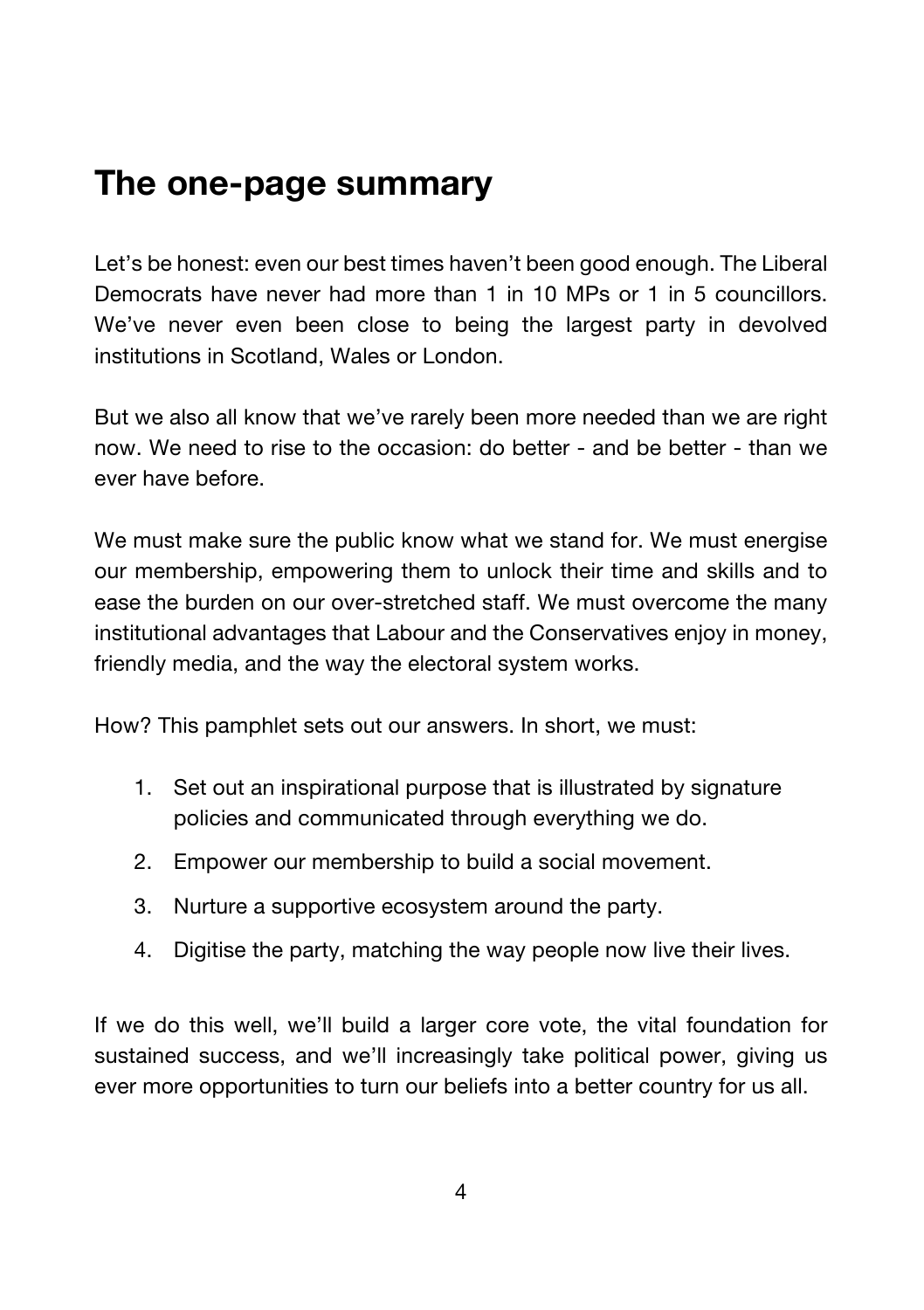# **A plan for success**

**Inspire a movement** *– more detail on page 10*

- 1. Start at the finish. How do we turn our values into signature policies?
- 2. Integrate campaigning and policy.
- 3. Focus policy-making on what matters most.

**Empower a movement** *– more detail on page 15*

- 4. Empower our members: let them do what *they* want to do.
- 5. Challenge members to help the party.
- 6. Lower barriers to participation.

**Nurture an ecosystem** *– more detail on page 20*

- 7. Make the party an enabling platform.
- 8. Run national issue-based campaigns like pressure groups do.
- 9. Build bridges with groups beyond the party.

**Digitise the party** *– more detail on page 23*

- 10. Funny or die: draw on our members for innovation and humour.
- 11. Relationships are hard work: we need to invest in them.
- 12. Data is our lifeblood: don't waste it.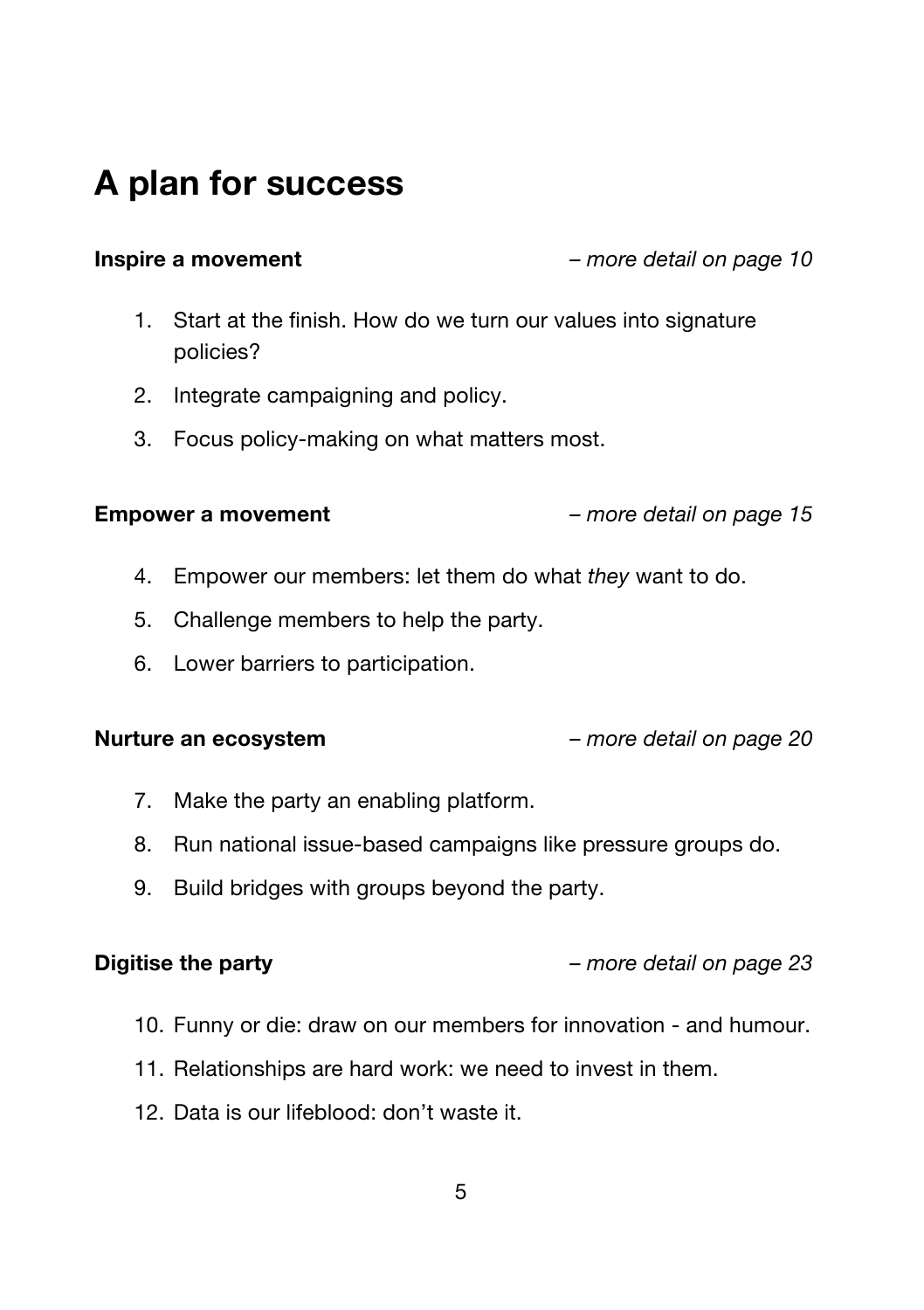# **Building a party for tomorrow**

Imagine this. The 200,000<sup>th</sup> member of the Liberal Democrats joins in 2020. She knows exactly what the party wants to achieve, and she wants to help make it happen.

Immediately upon joining she's invited to pick how she'd like to get involved first. Does she want to develop new software? Come to a meeting to learn more about the party? Help deliver leaflets? Campaign to become a councillor? Share her ideas for saving the NHS?

Whichever way she wants to go, it's all laid out for her. Online communities, digital training resources, the latest competitions and challenges. Within minutes she can be as little or as heavily involved as she wishes. She's got her own ideas, and she knows that this party contains thousands of people – both volunteers and staff - who can help her try them out. She knows that she's welcome and that she can easily fit helping the party into her own life and around her other commitments.

This is the party of tomorrow: a modern, fast-moving social movement. It puts the Liberal Democrat philosophy into practice. It unlocks mass participation to help our staff and to overcome the institutional biases that protect the old established parties. Funding from big business and trade unions, the favour of select press owners, the widespread continuance of first past the post: new approaches can allow us to overcome them all.

It is a party with a clear ambition to build a better Britain – and a membership both empowered and challenged to achieve it. This pamphlet sets out how we can build on what has worked, learn from what hasn't and make that a reality.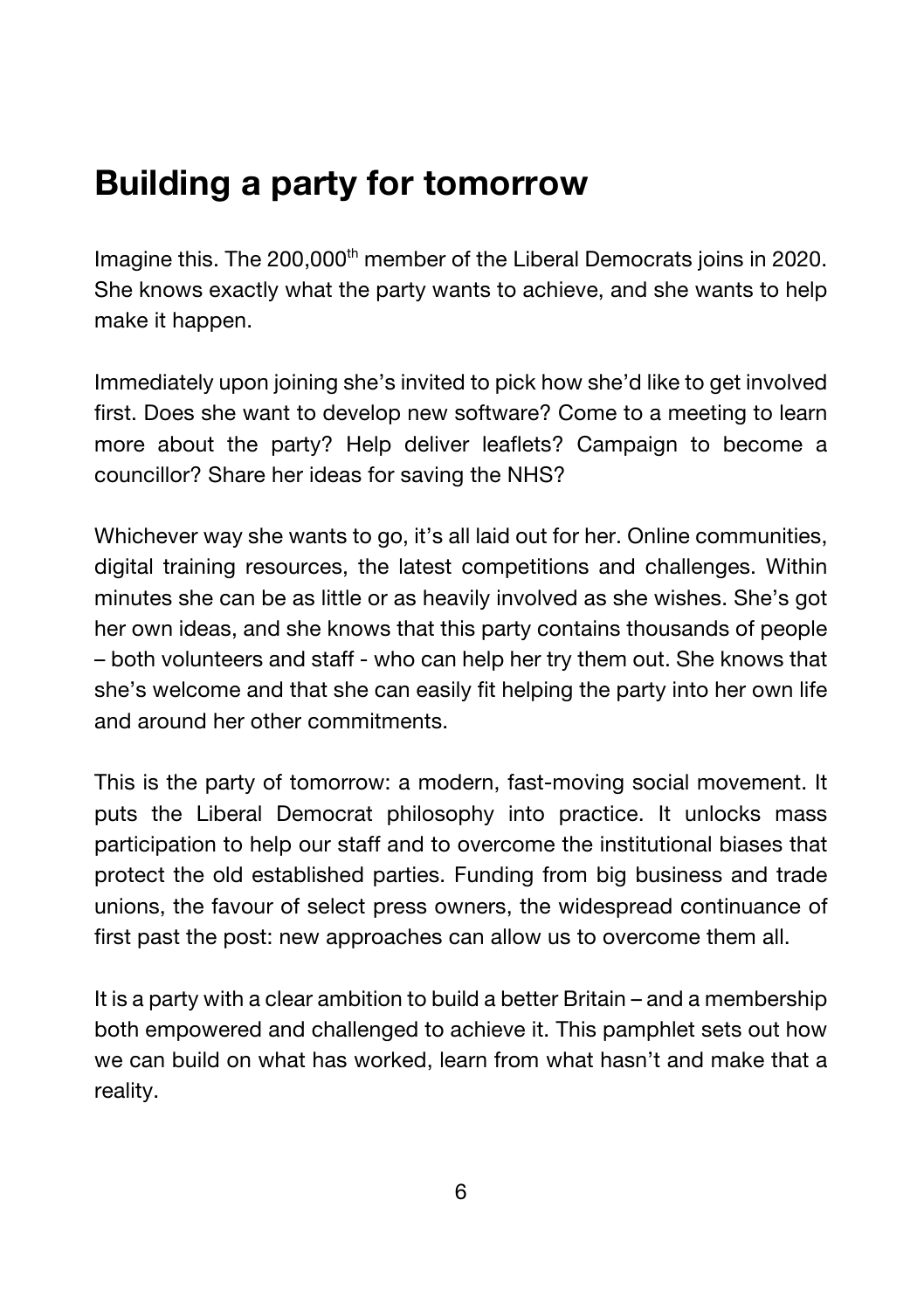# **Let's be honest**

In the wake of the 2017 general election, when we attracted fewer voters than even in 2015, we Liberal Democrats must revisit the fundamentals of our approach to politics.

And let's be honest. Looking back to when we had over 60 MPs and over 4,000 councillors may seem like a golden age. But even that was still only 1 in 10 MPs and 1 in 5 councillors.

So this isn't just about Brexit or theology or coalition or tuition fees. Even our best times before all those have not been good enough. Even in our best times, we were still a small party without the powerful resources and supportive networks - trade unions, think tanks, business groups and others - our main rivals enjoy.

Yet, we all know that we've never been more needed in British politics. Other parties have vacated huge tracts of the political spectrum; they've cast aside the vital liberal values that made this country different. Free people, fair markets, fair politics and a fair chance: there's a huge gap for a party that believes in them all.

But unless we undergo radical change, unless we aim to do better than we have ever done before, then we will never have that opportunity to give Britain a brighter future. Instead, we will have let the populists win.

To make that change we need to think long-term. At the moment, general elections hold a remarkable gravitational pull on our attention. Even with some variations for the Scottish Parliament and Welsh Assembly, a huge bulge of our money over a 4-5 year period both comes in and goes out in the run-up to a Westminster general election. Staffing levels build up to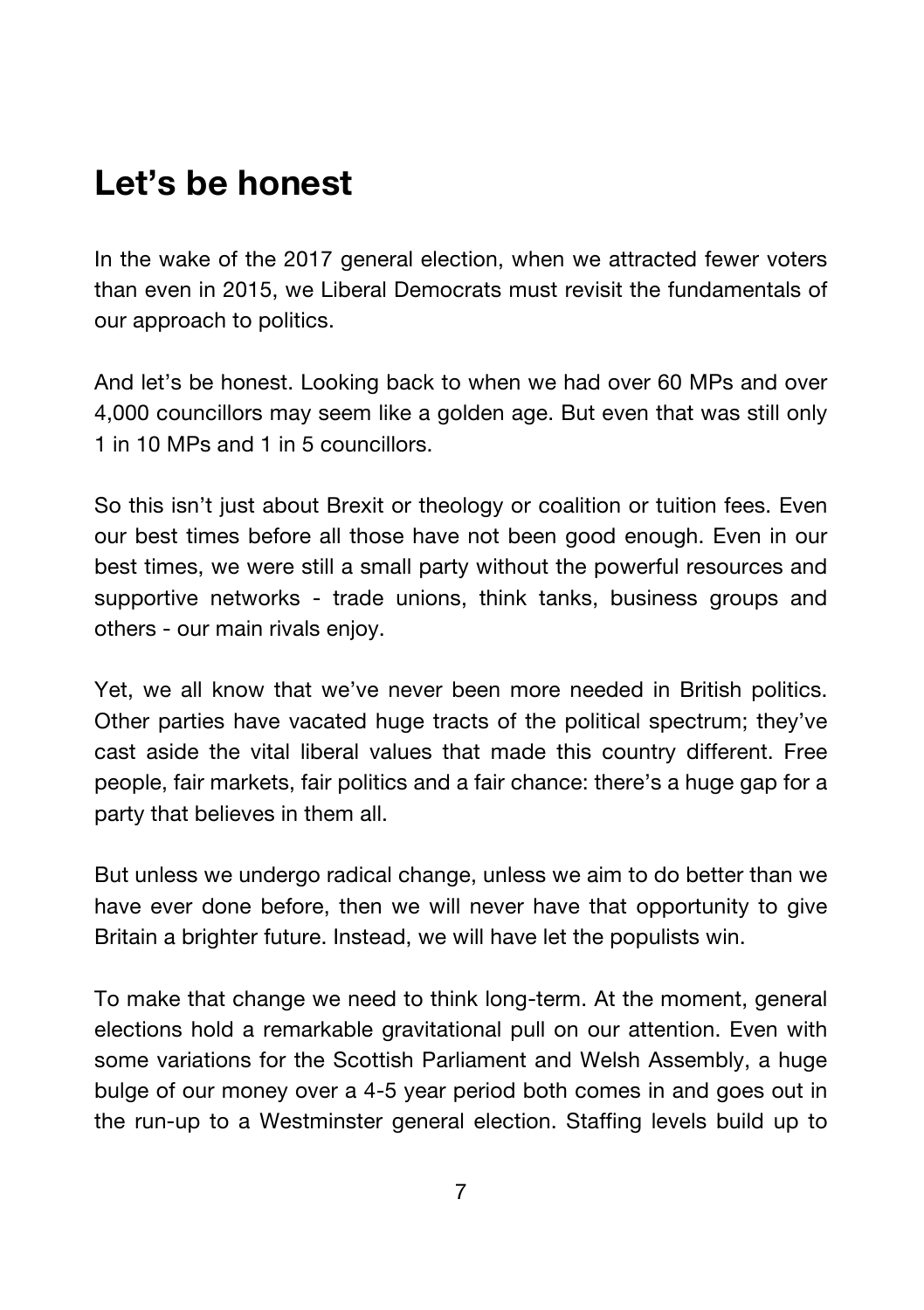them and then fall away afterwards. 'Long-term' plans rarely mean more than one Westminster cycle. Yet even in brilliant general elections, our support does not go up *that* much during the campaign. Our fate in general elections is mostly decided before the Prime Minister calls on the monarch – and of course, the bulk of our local and devolved government base is decided in other years anyway.

So this pamphlet sets out a plan for the long-term. One that will help even if the next general election is very soon, and also, crucially, one that also sets out an alternative to the short-termism of the general election cycle. Here is how we can make it happen:

- 1. The party needs an **inspirational purpose** that translates our values into something that builds long-term loyalty from an increasing number of voters (a larger 'core vote').<sup>1</sup> Individual policies are important, but the secret to long-term political success is to convey the party's overall outlook and approach.
- 2. Our party can become a powerful, fast-moving **social movement** that uses the power of members and supporters to match the entrenched media and money resources of our rivals.
- 3. Our party will only flourish if it is at the heart of a vibrant **ecosystem** of campaigners, think tanks, blogs and personalities that exist beyond the party's walls, enriching our thoughts, extending our reach and cooperating with the millions of liberals outside the party.
- 4. Finally, to do the above as well as we can, we must **digitise the party** and match how people now live their lives: the relationships,

 $1$  We don't recap the full argument in favour of a core vote strategy here. For that see *The 20% strategy: building a core vote for the Liberal Democrats* by David Howarth and Mark Pack, available at https://www.markpack.org.uk/building-acore-vote-for-the-liberal-democrats-the-20-strategy/.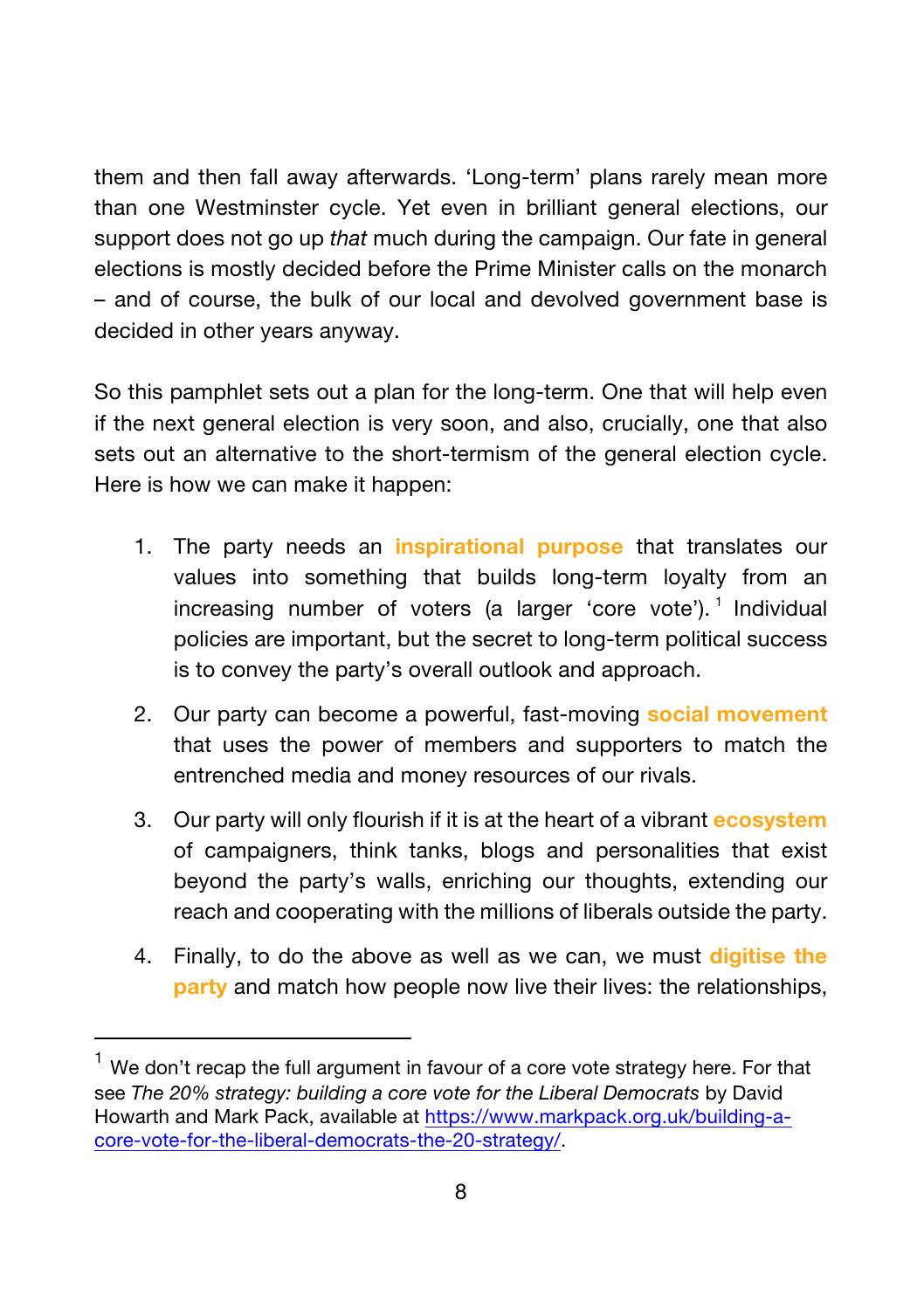the communities and the possibilities that great digital engagement offers up sit at the very heart of our approach.

This big picture for a successful future is rooted in the reality of practical successes, such as the way grassroots members created the Lib Dem Pint series of events, the hugely successful Lib Dem Newbies online community and the series of projects run by Your Liberal Britain. All of us, both new members and long-standing members, can do things in new ways, do them better and do them successfully.

Your Liberal Britain, for example, challenged members to help us write a vision statement for the party: 7,000 people took part. It will be launched at Autumn Conference in 2017. During the 2017 General Election we set up a community for digital campaigners, the Online Champions group: we trained 300 members in less than five weeks, with no funding at all. They helped us gain more than 2 million views for Lib Dem content during the election, and are still going today.

This is but a small taster of what we can achieve next.

This document expands on that big picture, taking each of the above four recommendations in turn to show how we can reinvent the Liberal Democrats and build a party for tomorrow.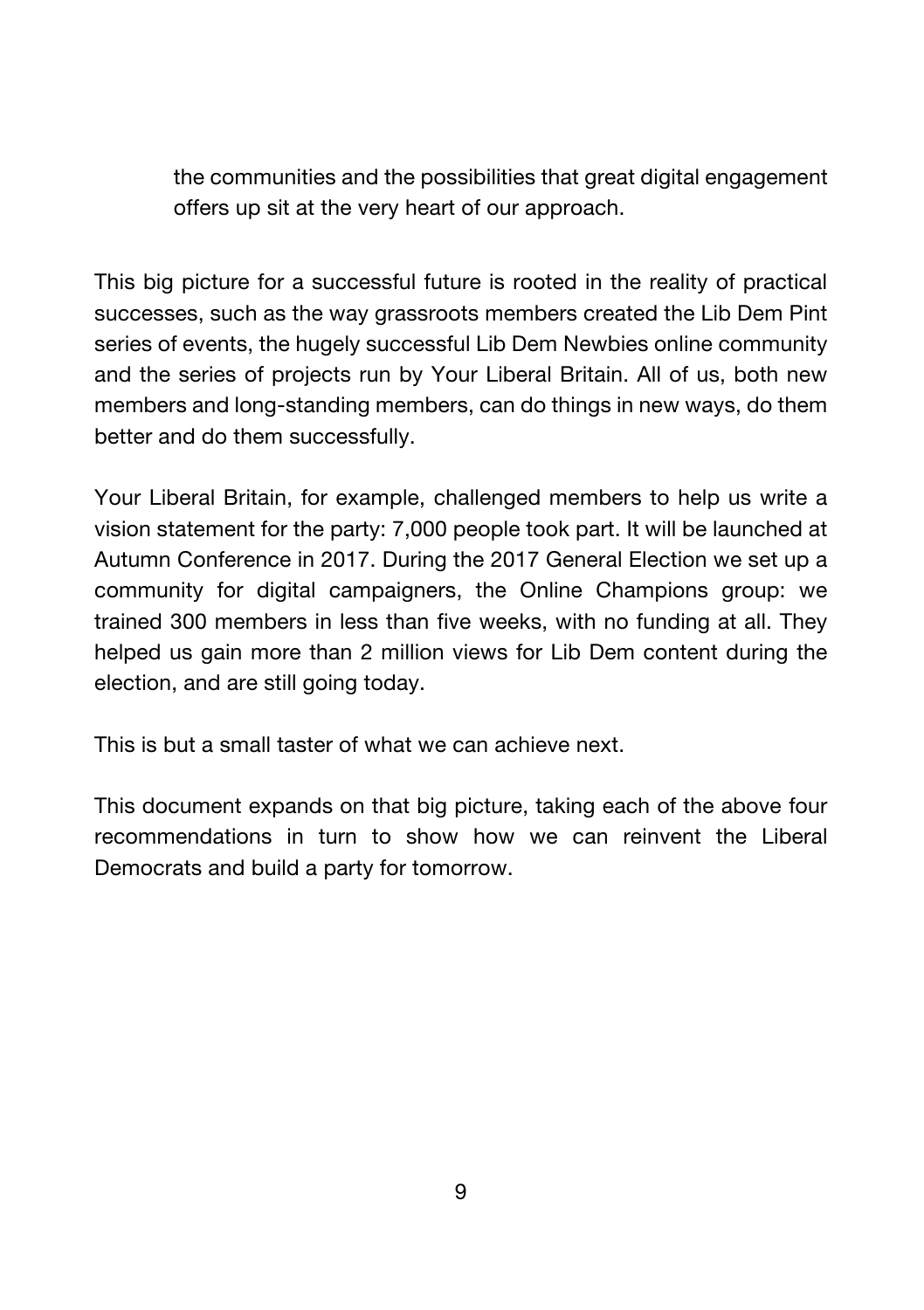# **1. Inspire a movement**

It is time for the Liberal Democrats to lead. It is not enough just to want to fill the huge void in British politics. We must be the force that gives hope to the millions who look at British politics in dismay.

How? We must set out an **inspirational purpose**. We need to lift our eyes above the horizon, beyond Brexit and the battles of today, to show the future which the Liberal Democrats are for – and how our values are the route to that future.

We then need a **story** that people recognise about how to make that vision a reality: a story that people want to tell in turn. A story that explains how we got here and what we need to do next; that speaks to how people *feel* at the moment, not just what they think. We need to show we share their frustrations, their hopes, their concerns. Above all, we need to tell a story that provides hope for the future.

And we need **signature polices** which demonstrate practically to voters how our approach will make their lives better. Finally, everything we say and do must communicate these so that we overcome the debilitating response, 'I don't really know what you stand for'.

Here's how to do it.

#### **1. Start at the finish**

Most voters feel they have an instinctive understanding of what the Conservatives and Labour stand for (whether they find it appealing or repelling). Far too few feel that about us. As a result, our core support is so low and our vote is so fragile, requiring such hard work simply to stand still.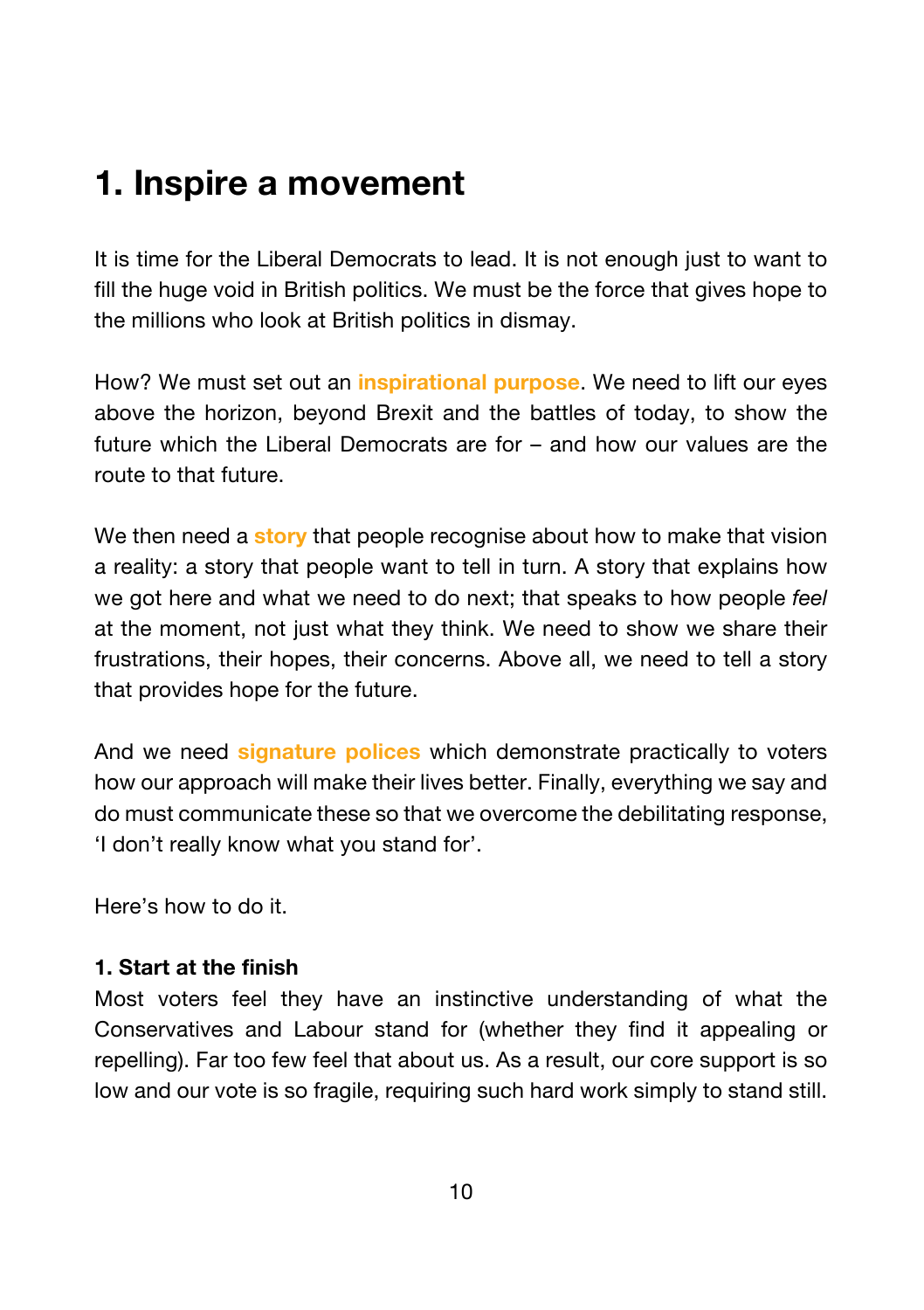So, we need to start by setting out our **inspirational purpose**. We exist as a party because we have a vision for the future that is both needed and different from what other parties offer.

The Your Liberal Britain vision writing competition has provided one possible answer to our inspirational purpose. Whether it is, as we hope, this or another version that the party adopts, it then needs condensing into a **simple, powerful message of hope** that we want to communicate to the British people. And we all need to devise **signature policies** that bring it to life for voters, connecting it with the issues that matter most to them in their day-to-day lives.

This is the reverse of our usual approach. We run extensive policy making processes that take 18 months or longer to turn a decision to run a policy group into a final adopted policy. Then when an election comes we try to meld those together into a coherent message which we hope conveys our vision of the future.

The problem with that is partly speed – for example, in the 18 months from today which it would take a policy working group to work, the Article 50 clock will have ticked down to zero, and we could well see at least one general election and possibly two changes of Prime Minister.

What's more, this approach is also back-to-front. We focus on the details and hope a big picture can later be drawn. It's like making a puzzle by drawing on the separated individual pieces, hoping they fit together to make a good picture.

What we need is the reverse therefore of our usual approach: do the big picture first, then create a series of **signature policies** which will get attention and communicate the big picture - and only then fill in other details as required.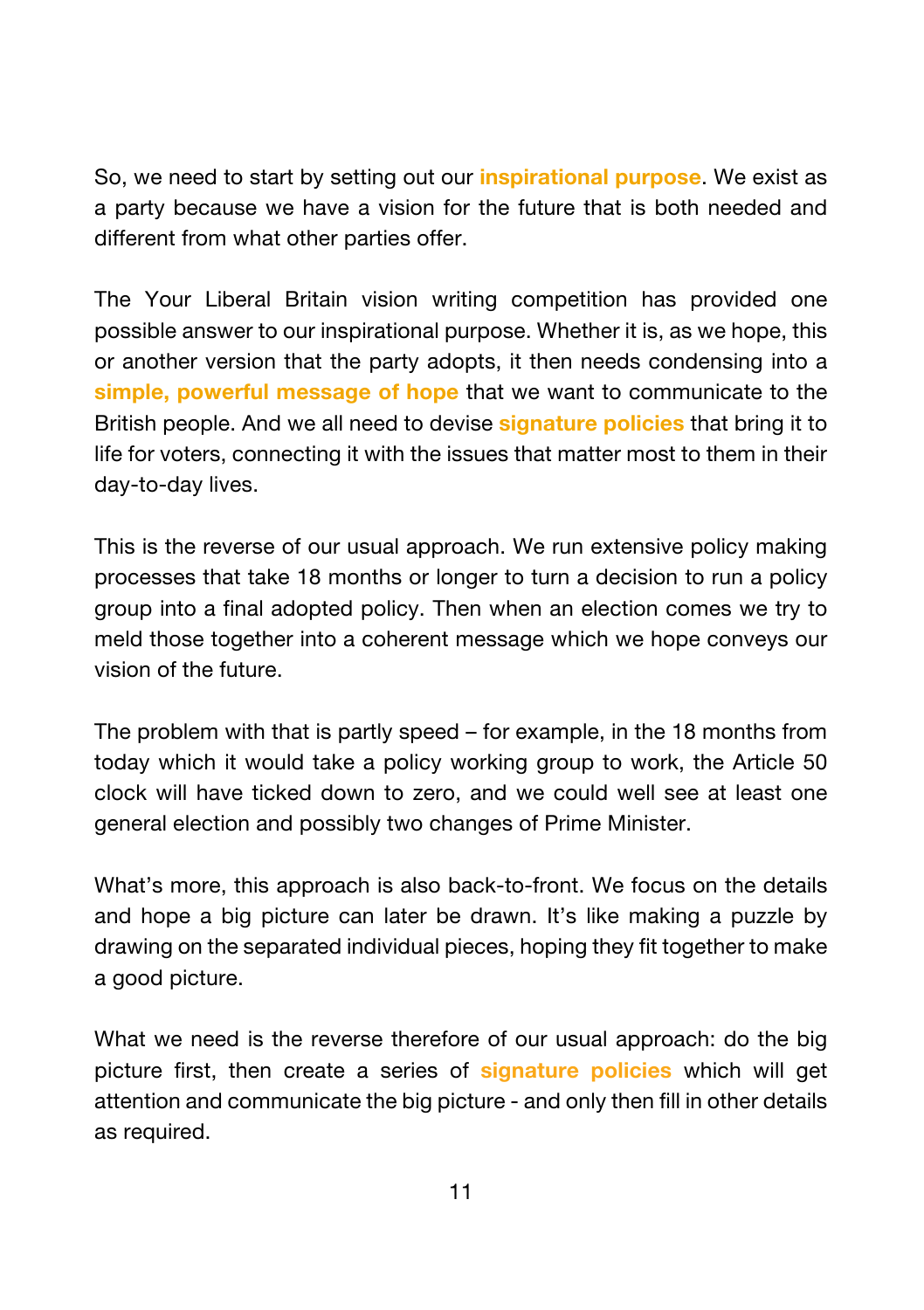That sequence not only will produce better results, it means that members – and our democratic processes - can be properly engaged all through the process, rather than, as happens currently, member involvement dropping off sharply when it comes to trying to draw up that big picture and a matching strategy. With this new way of doing policy, member involvement – including the vital role of debates at conference and grassroots motions will be strengthened and more meaningful.

The party's Agenda 2020 process took an important step in this direction, starting a narrative and a message that Your Liberal Britain has built upon in writing our proposed party vision statement. We need to go further. We need to ensure that our purpose, our story and our messages sit at the heat of both our campaigns and our policy-making.

#### **2. Integrate campaigning and policy**

Once we have a set of signature policies that communicate our message, we then need to ensure they are an integral part of all of our work. Every slogan, every press statement, every public action we take, every election leaflet we print, every membership newsletter we distribute: all need to answer positively 'does this help communicate our signature policies and our message?' (One way to help answer that in the affirmative is to run campaigns across the country specially designed to communicate what we stand for, a subject we return to on p.21).

As we campaign on those signature policies we need keep on checking that they are both credible and relevant from a policy perspective and also usable and effective from a campaigning perspective.

That will require the **policy, campaigns and communications** arms of the party to collaborate day by day, week by week: not just when it comes to picking which policies go in our manifesto, but all the way through from designing policies to communicating them. And that constant dialogue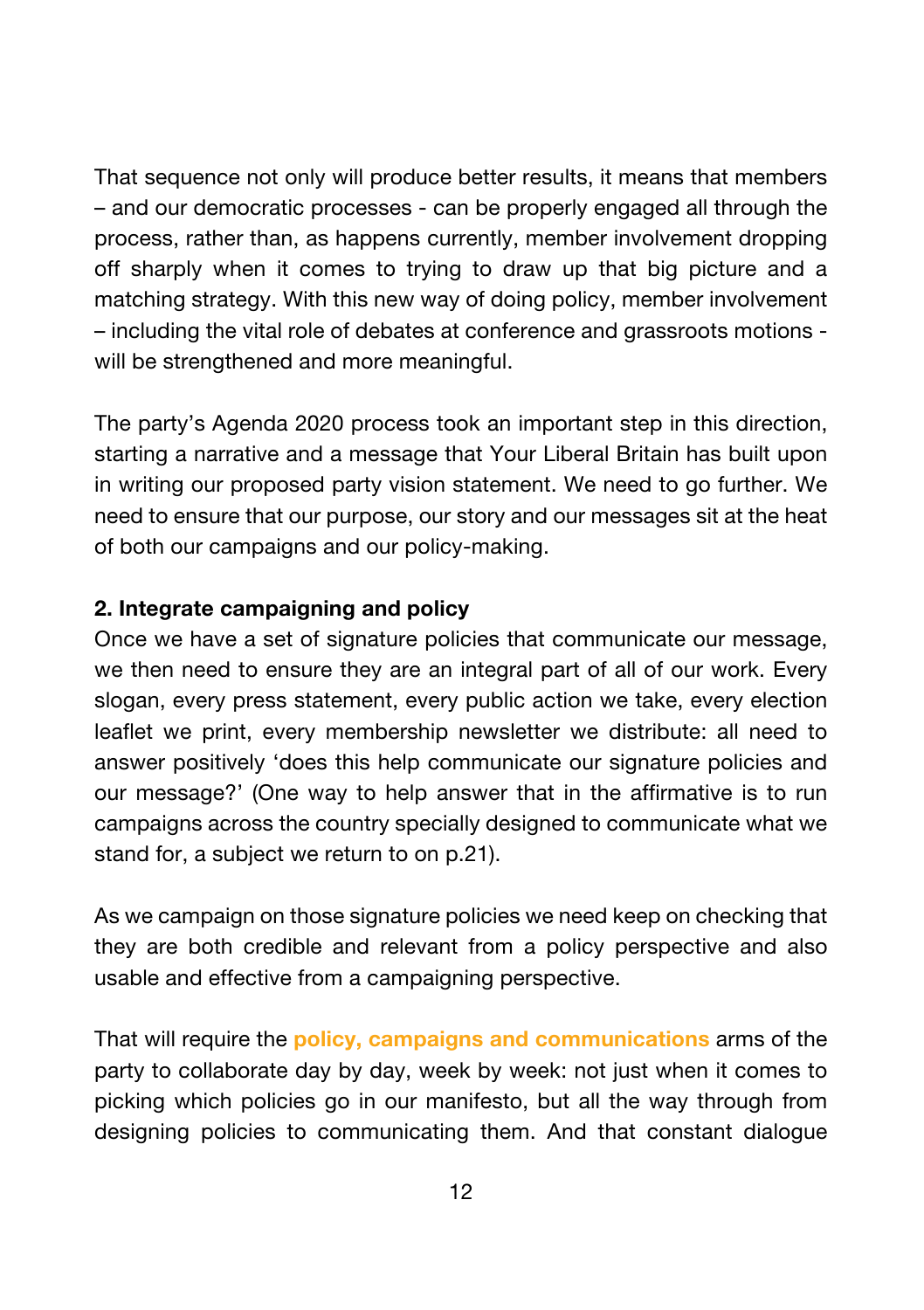needs to take place at party conference too, making grassroots members a full part of the cycle.

#### **3. Focus policy-making on what matters most**

This emphasis on signature policies is a very different approach to policy making from our current method. Currently, we essentially try to address every major area once a Parliament and then at election time hope we extract from them a big picture and signature policies (with slight variants to this basic back-to-front cycle for Welsh and Scottish elections).

Instead, our policy making should keep on coming back to the signature policies – improving them, checking they are still working, updating them for new circumstances or evidence and creating new ones if they are failing.

The decisions on what policies to develop next should therefore no longer be driven by a Parliament-long schedule of policy making. Instead, they should be driven by regularly asking two questions: 'how well are our current signature policies working at communicating what the party stands for?', and 'what do our campaigners say they need?'

We can find the time to concentrate on the big picture and signature policies by **deprioritising other policy making**. We don't have to cover every policy area every Parliament. Instead, we should concentrate on the priorities to get them right.

Alongside that we need to be **nimble**: using smaller, faster moving policy task forces to fill in the key gaps when required – such as when a new policy area dominates the government's agenda or a new party campaign on a topic is set to be launched (see page 21) – and drawing on the expertise amongst our membership to build expert groups around our spokespeople and to evaluate our members' many innovative ideas.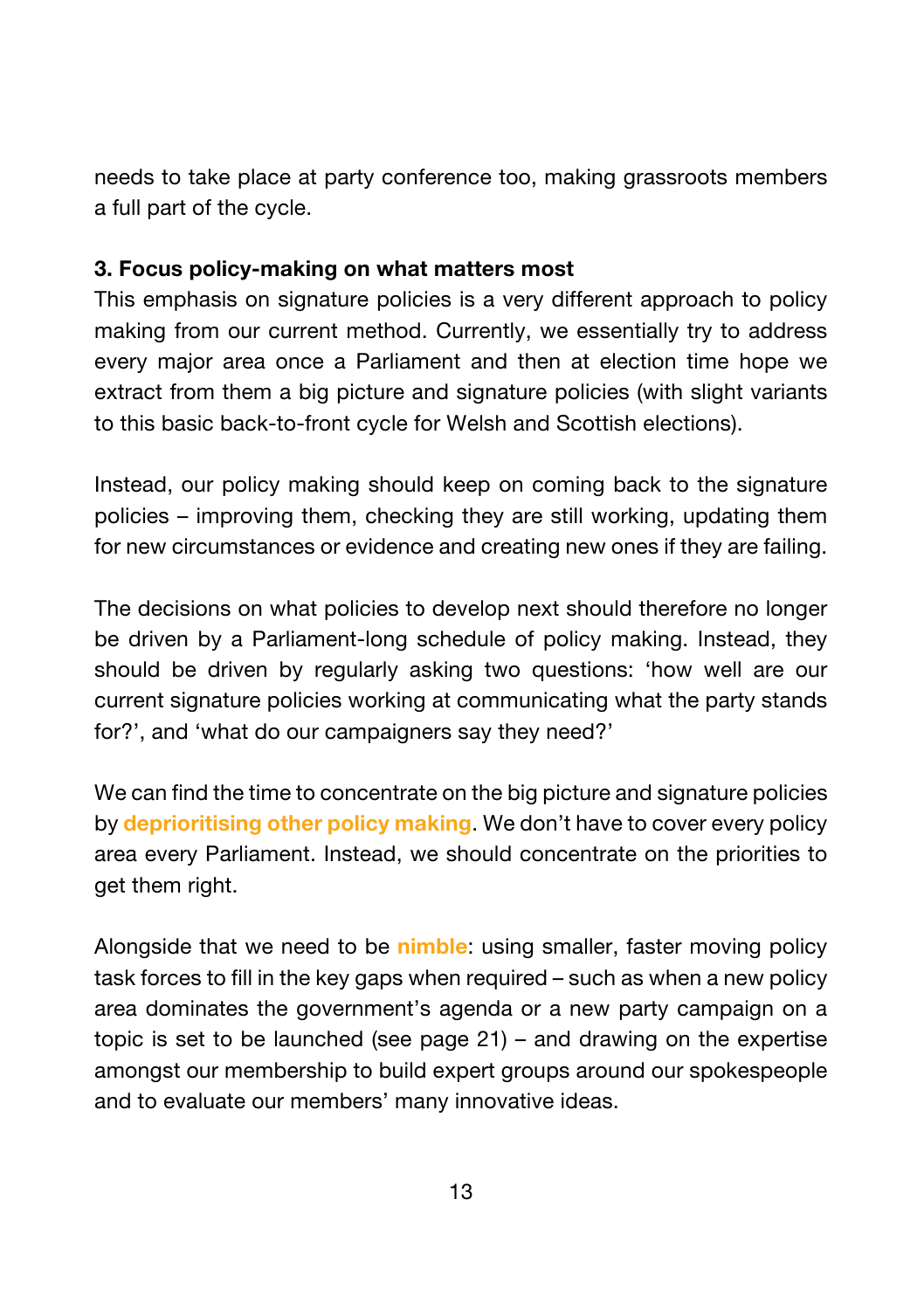Our policy-making structures are hugely stretched. That may make doing something new and different seem daunting. It does involve time and effort to build these new resources and ways of working. But it's a direct investment in being able to do more, and do it better, in the future.

To get there, prioritisation is vital to hone our limited resources on the efforts that will bring the most long-term impact. And building a social movement, as we argue in the next section, will unlock far greater resources than it required to build in the first place.

#### **Why do we need to do this?**

Even when we've been doing relatively well in the past, we've still not cracked communicating our values in ways that build a large loyal core of support which matches the other parties.

For example, in 2005 the party secured its best haul of MPs at the general election. But that was still less than 1 in 10 of Parliament, and the reaction after the election? Widespread frustration across the party because – as cooking analogies were then in vogue – the party had all the right ingredients (popular individual policies) but failed to create a good recipe out of them.

This is a long-running problem. We need radical action to address it.

Liberal Democrats love debating policy detail and this has its role. But a step-by-step careful comparison of policy details between parties isn't how most voters decide who to support. It's the bigger vision, the benefits that our policy details will deliver, that matters – and that's why it has to be central to our approach.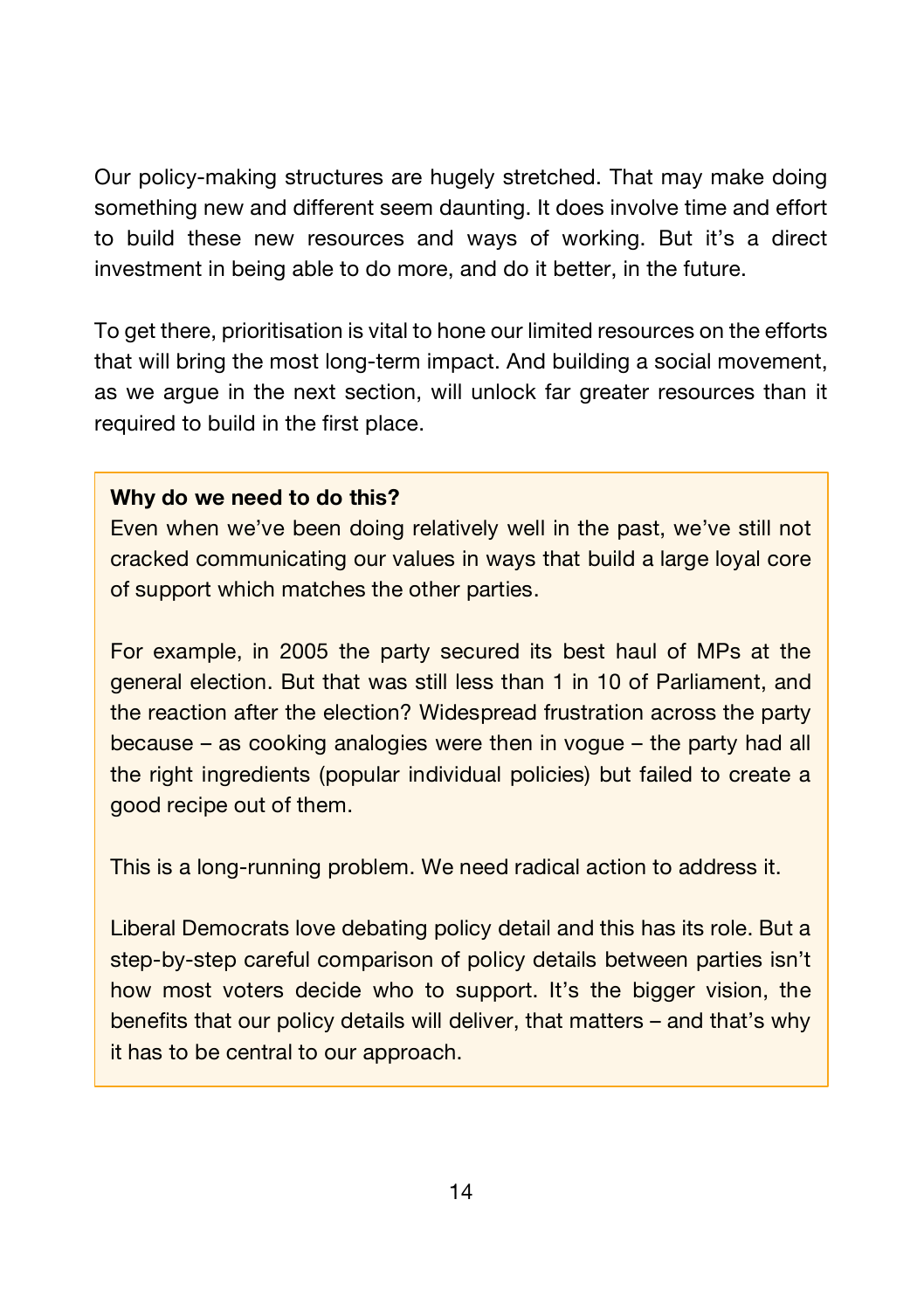# **2. Empower a movement**

The Liberal Democrats is a party of over 100,000 thinkers, artists, analysts, leaders and activists – all keen to make a difference.

We Lib Dems all want to put this energy to use, but we struggle to find the time. The result is that **over-worked, time-strapped staff** have few opportunities to tap into all this talent and that many members feel underutilised and under-valued. And to make matters worse, we have a way of running things at the national level where it is often a matter of staff or nobody – and with few staff, no matter how dedicated or skilled, as our staff are, that means nobody.

But we can flip this problem around. Rather than being too short of time to engage members, we can engage our members to **unlock tens of thousands of hours** of volunteer labour, freeing up staff to excel at what they're best at. Just as the most successful local parties have built up a movement of volunteers supported by staff, so too the party overall needs to change to bring the best out of both.

It can be hard to engage members well. We have to ask people to do things they want to do just as much – if not more – than we ask them to do important, boring things they don't want to do, no matter how vital to the cause. And it will only work if we empower our members to be creative and entrepreneurial; if we challenge them to find solutions to complex problems; and if we always show them the result of their labours.

The Liberal Democrats should aim to create a modern, fast-moving social movement, powered by a **membership connected, empowered, and challenged by the party** to help achieve our ambitions. Here's how to do it.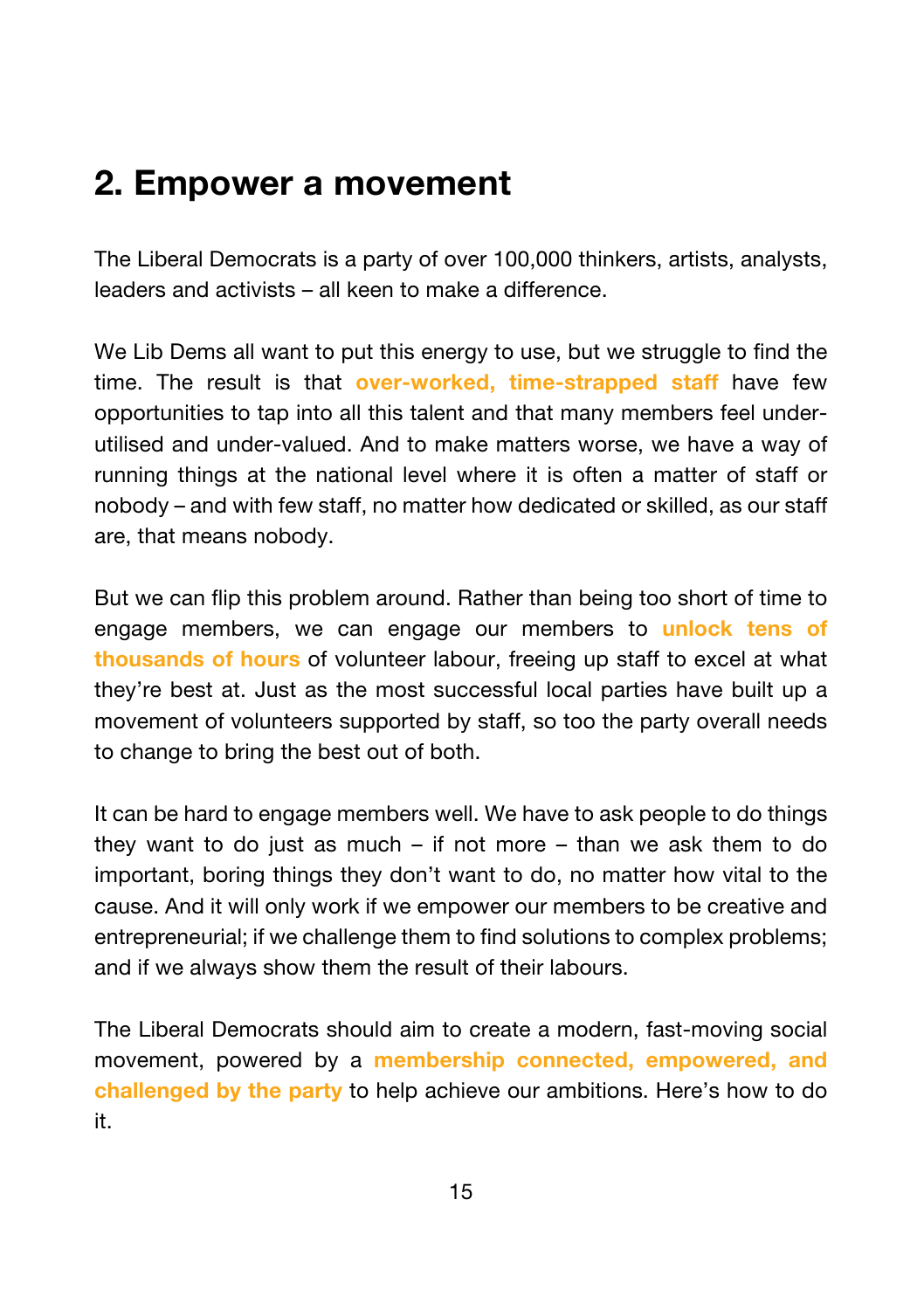#### **1. Empower our members**

The best way to build a powerful social movement is to give our members a **fulfilling experience** in the party. That means one thing above all: letting them do more of what *they* want to do. We need to train them in what works, we need to give them tools, skills, opportunities and communities – and we need to stand back and see what they do with them.

(Don't panic! We can still ask them to go leafleting. In fact, they'll be more willing to do important tasks that motivate them less if also given the chance to do the exciting things they want to do.)

It may sound obvious but it is a very different approach to always be thinking 'how can we do this in a way that lets more members get involved in helping?' – and followed up by 'are we doing this in ways that improve our diversity?'

With **greater diversity** come better-functioning organisations – a lesson from the business world applicable to us and a lesson that brings to life our beliefs in giving everyone the chance to be who they want to be.

That means, for example, recognising that the local constituency party is not always the best route in for members to get involved. There will always be variations in how local parties operate. There will always be some members for whom the usual time or place of meeting isn't convenient. There will always be some members for whom the geographic focus is not their main interest.

We, therefore, need to provide multiple routes into involvement, giving members ways to get involved directly with national campaigning and providing even the smallest local parties with multiple ways of growing and contributing.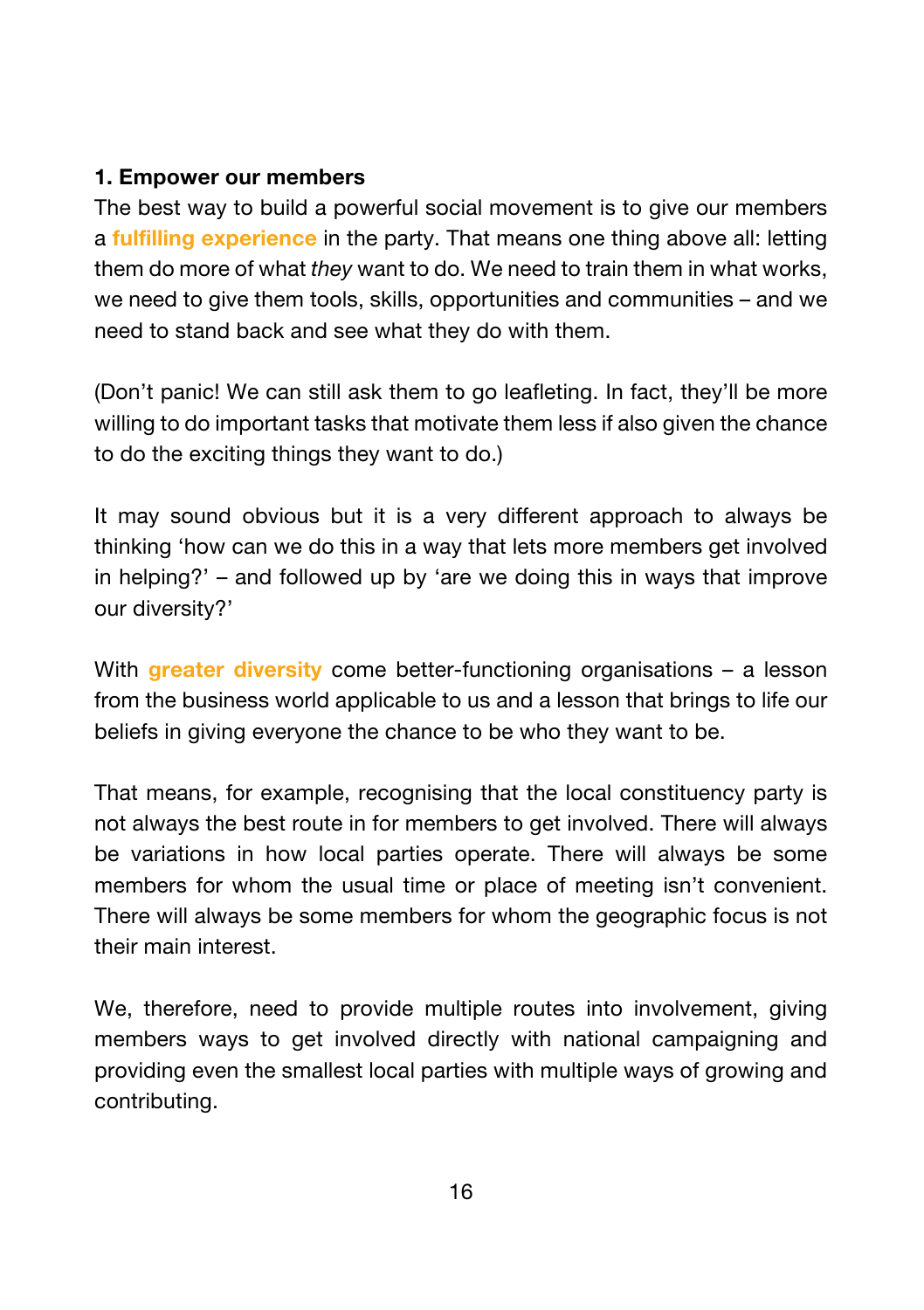As Bryan Walker and Sarah Soule put it, "Someone with authority can demand compliance, but they can't dictate optimism, trust, conviction, or creativity". <sup>2</sup> That's why inspiring and empowering is the way to go.

#### **2. Challenge members to help the party**

Amongst all this freedom, the job of the party should be to provide direction. Once we've set our ambitious goals for Britain, let's challenge the membership to work out how to achieve them. Once we've determined our powerful basic message, let's challenge our members to help our staff communicate it.

**Crowds may not always be wise, but they are creative.** There are hundreds of thousands of good ideas waiting to happen in our party. The job of the party should be to inspire those ideas, identify them, and put them to use.

Too often we ask members to help on the basis of 'I'm in command and I'm ordering you to do this because I know it's the best thing to do'. It's understandable if at times of pressure people revert to this occasionally. But the problem is that often it's the norm: we tell people targeting is vital without taking the time to teach them about the evidence; we insist more leaflets must be delivered without remembering also to share our reasoning and examples of success; and so on. Even in a normal workplace ordering without explaining is far from ideal; in a voluntary organisation it's far worse.

We need to become a **learning organisation** where the default outlook is to explain, persuade and listen: guiding people towards the best ways to help, not assuming we already know best and everyone should fall in line.

 <sup>2</sup> *Changing Company Culture Requires a Movement, Not a Mandate* https://hbr.org/2017/06/changing-company-culture-requires-a-movement-not-amandate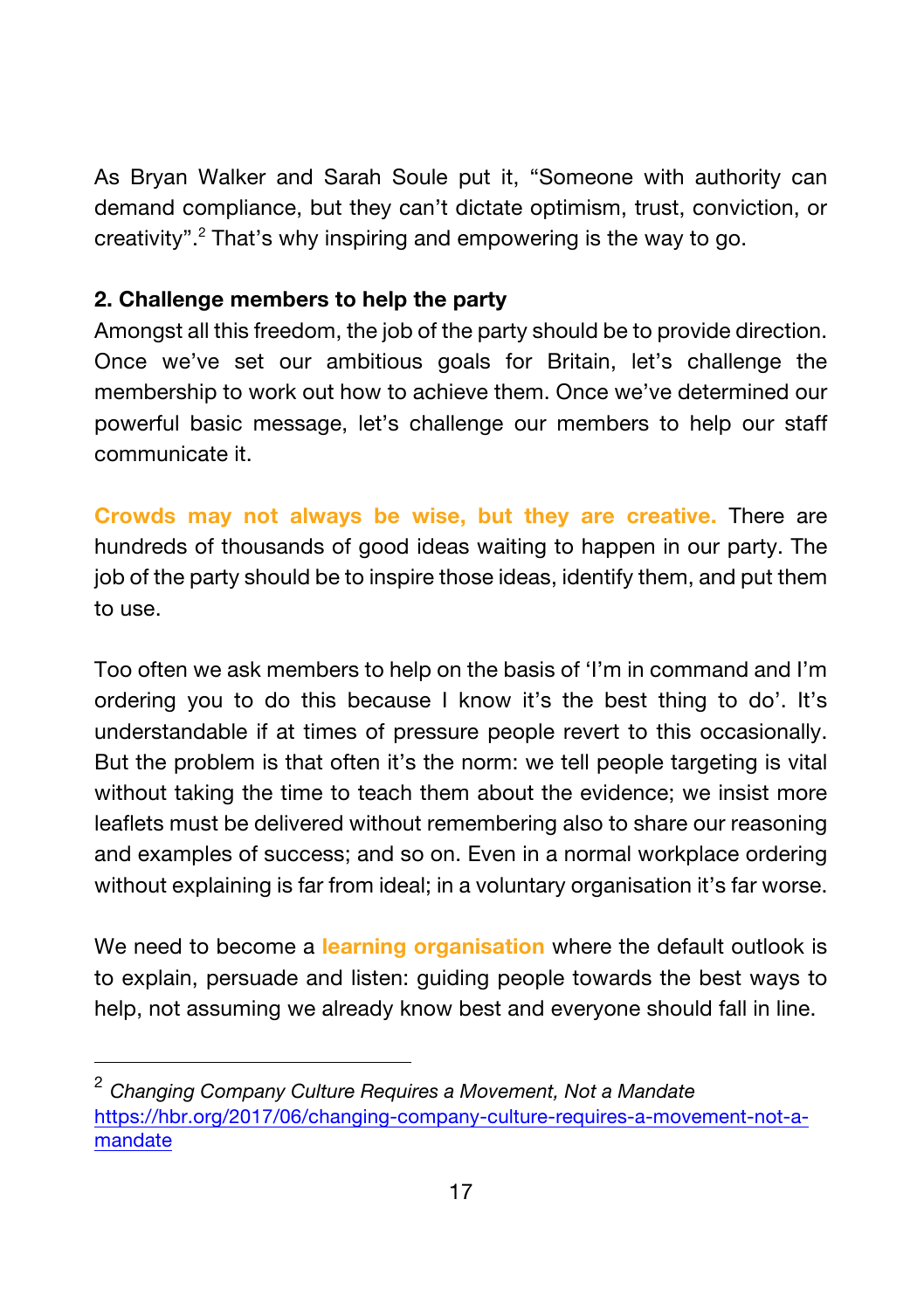#### **3. Lower barriers to participation**

We put huge barriers between members and their participation. That isn't only a matter of our complex internal structures, it's also the way we lock away so many resources and skills behind barriers.

Want to become a councillor? Great. But please pay up to join ALDC and get your party to pay up for Connect and sign up to Google Drive to get other messaging support and… It's a blizzard of barriers: things you need to find out, people you need to know, the money you need to hand over, acronyms you need to learn.

It doesn't have to be like that. We can adopt **a mantra of simplification**, always looking to make processes simpler, information more readily accessible and resources free at the point of use (it's a model we love for the NHS, and for good reason).

Complexity breeds if left unchecked because it so often seems like the 'logical' answer to a new problem is to add another rule or process or body to account for it. That's why we need a relentless culture of asking 'how are we making things simpler? How are we fitting what we do into the realities of how people now live their lives?'.

Here is one super-simple example that shows how little we do this at the moment. Conference motions are not written in plain English but formal language, they are often very lengthy and they do not even signpost clearly what the key elements are. When the crunch vote is on whether or not to remove some words from the middle of line 58, that is a telling sign that key information is often buried to non-veteran eyes. Each motion could come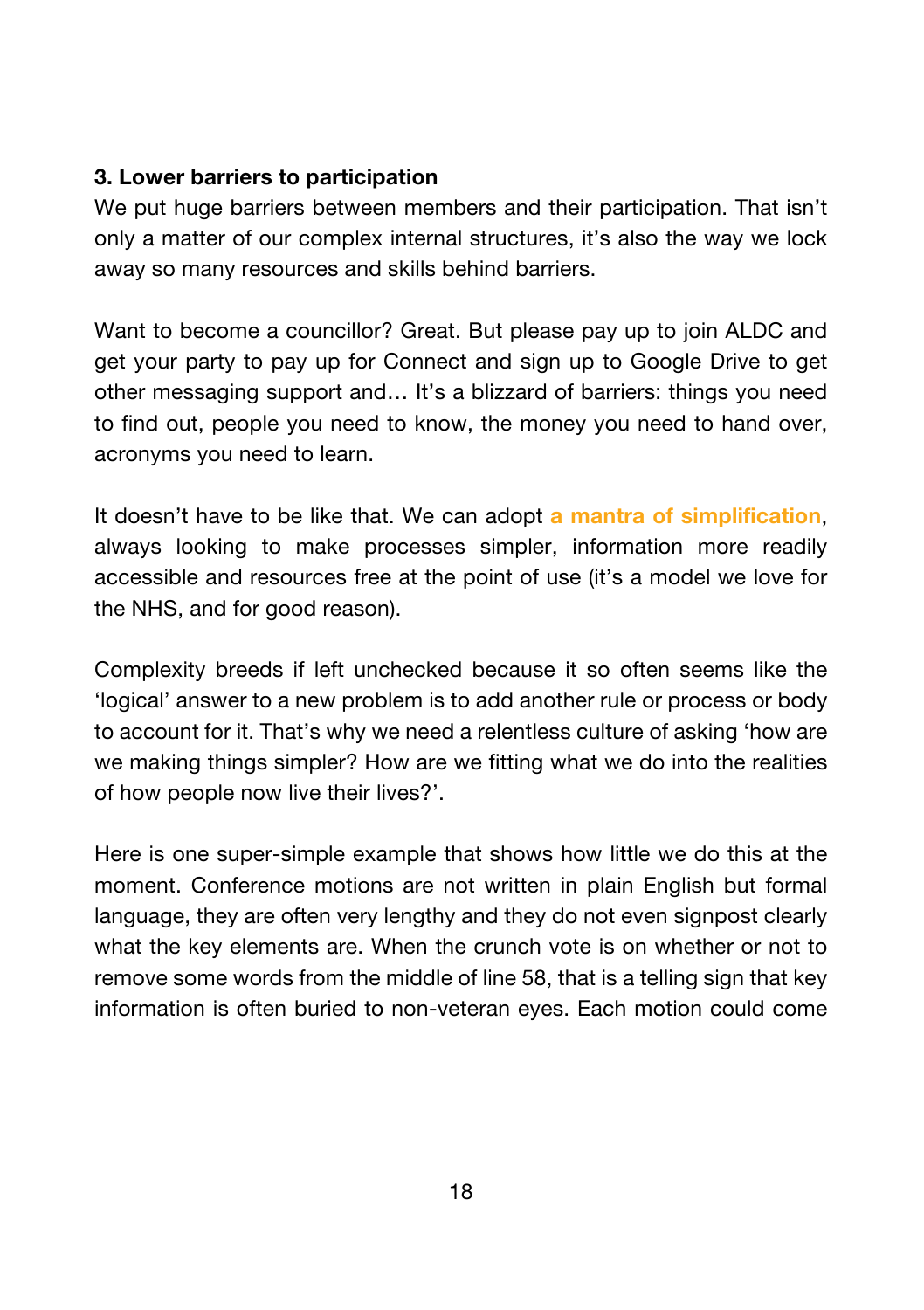with a short, plain English description of what it is about. In fact they do now<sup>3</sup>: because party members decided to make it happen.

#### **Why do we need to do this?**

We don't have the money that other parties have. We don't have the large core votes that other parties have. We don't have the friendly media owners that other parties have.

But we do have our members.

 <sup>3</sup> https://www.markpack.org.uk/151068/lib-dem-bournemouth-conferencemotions-guide/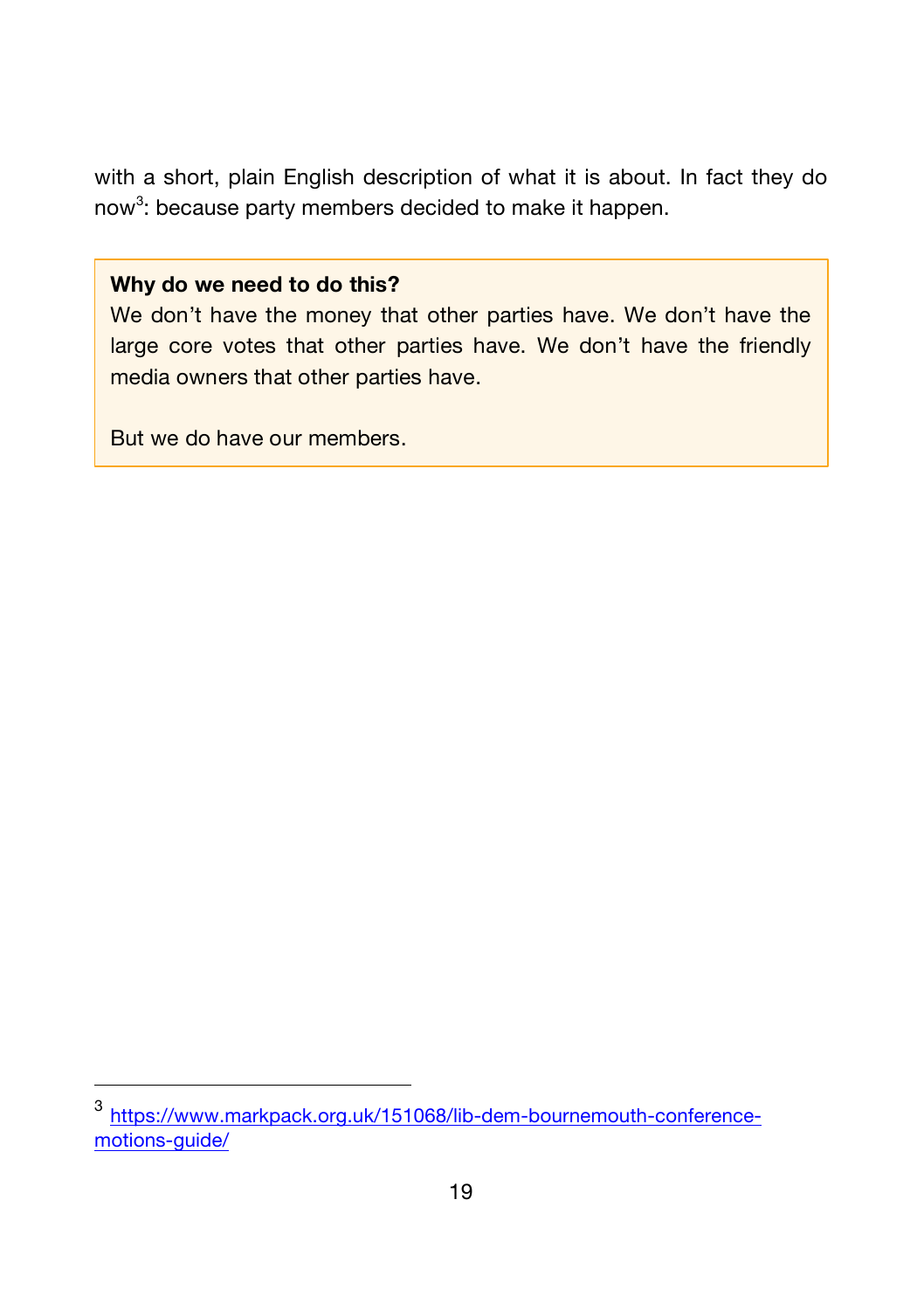# **3. Nurture an ecosystem**

There is more to a successful political party than the official actions of the party itself. Think tanks illustrate this clearly. A half-worked out new idea makes for a thought-provoking pamphlet for a think tank, but the same idea makes for a newspaper scare story for a political party. Helping a party is more partisan than helping a think tank. That is why think tanks are better than formal party activities at exploring new ideas and at working with a broad range of people and institutions than the formal policy-making processes of political parties.

A similar inherent advantage of the unofficial is seen with internal communications. If you want to let party members know about a new policy, for example, it is really hard to do that well if you only use official channels. Official channels can't really say much about the weak points, the risks and the controversies in a new policy unless you want it to be welcomed by wall-to-wall negative media coverage. Yet all those are valuable pieces of information for members – and that is why unofficial communications (such as *Liberal Democrat Newswire* and *Lib Dem Voice*) have such an important role to play in empowering members.

Political parties are at their strongest when they are not on their own. Too often the Liberal Democrats are just that. We need to change it. Here's how.

#### **1. Make the party an enabling platform**

We **benefit from a lively ecosystem** of official and unofficial organisations within the party, and from good relations with friendly or interested bodies outside.

Yet rather than cultivating this ecosystem currently, for example, we force official and unofficial party bodies to reinvent their own membership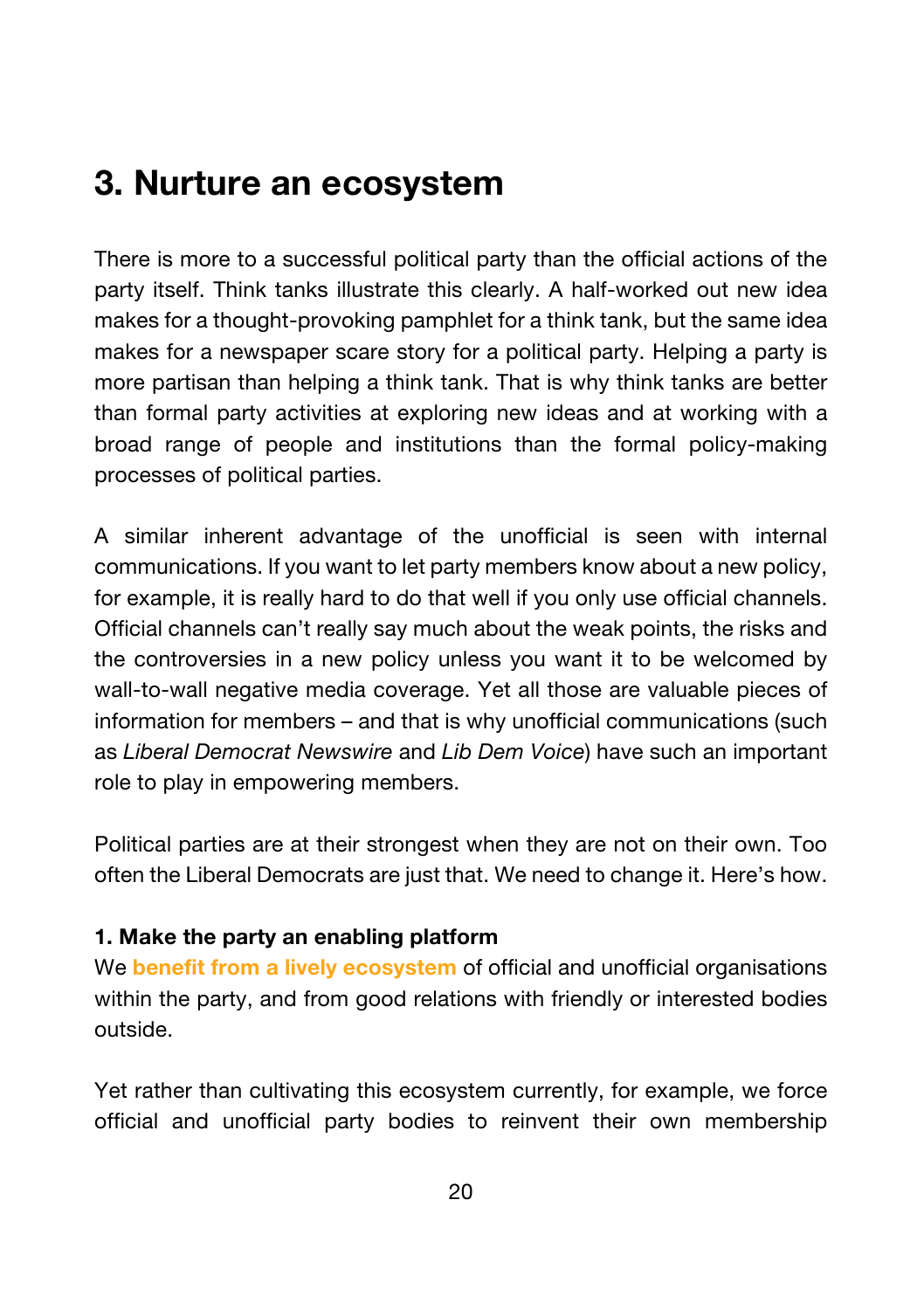subscription infrastructures, to sell their own advertising around events they organise and do little to tell members about how they can get involved in them.

The shift that is required is to see the party's own official activities not as trying to do everything, but as providing members and supporters with tools to empower and enable them. Just as technology firms provide you with platforms to do what you wish within their terms and conditions, so the party could focus more on providing people and groups with the organisational tools and opportunities to promote our cause.

#### **2. Run national campaigns in the way pressure groups do**

Electioneering is vital for a political party. It is only one part of campaigning, however. There is also campaigning outside election time, which is about securing changes in our society.

Such campaigns provide the opportunity to **communicate our values**, to build broader coalitions with liberals outside the party and even, where views agree on a particular issue, to non-liberals too. Marshalling such broader coalitions gives extra political power to securing the changes we want to see – and we need all the power we can marshal given the scale of forces arranged against us.

The federal party is moving in exactly this direction, having created a Head of Campaigns position – staffed by Rhiannon Leaman – to deliver precisely such an approach. We wholeheartedly welcome this move, and encourage members and local parties alike to support the upcoming campaigns.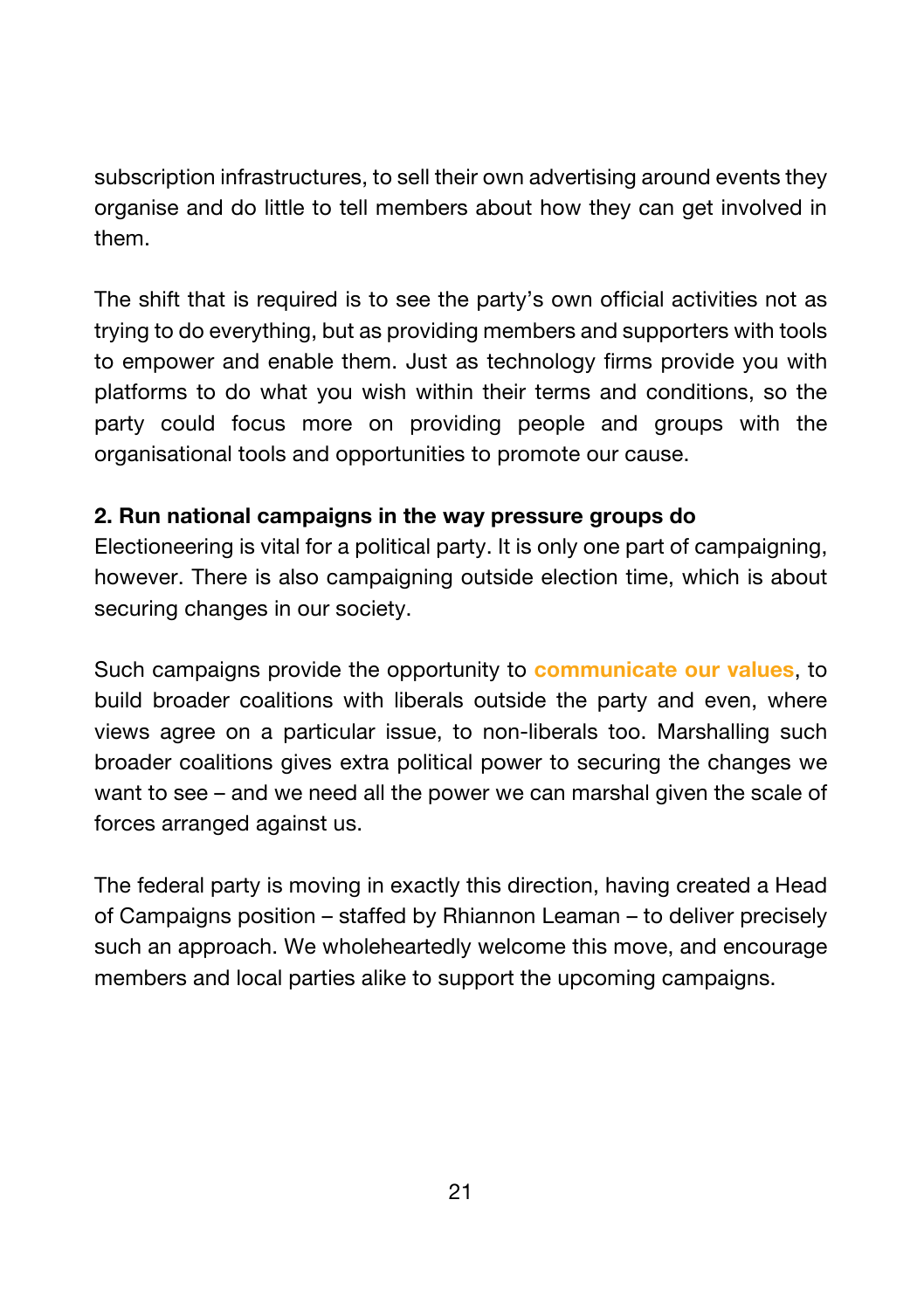#### **3. Build bridges with groups beyond the party**

The party rally at federal conference often features a non-party member. The invitees to submit evidence to policy working groups frequently feature non-members. These are initial steps we can build on.

Our policy-making can feature continued active dialogue with outside experts and think tanks. We can encourage the creation of bigger and stronger interest groups that can act as bridges to those with similar interests outside the party, especially those who share our values but who currently see other parties as their more natural homes. And our national campaigns can be used to build policy bridges too, pulling on policy expertise from outside the party to detail their objectives and to make their case.

#### **Why do we need to do this?**

Even when that 200,000<sup>th</sup> member joins in 2020, our membership will still be only a small fraction of the millions of Liberal Democrat supporters in the UK, let alone of liberals in a broader sense. It would be foolish to spurn those wider sources of strength and expertise, especially when you look at how much other parties benefit from the ecosystems around them.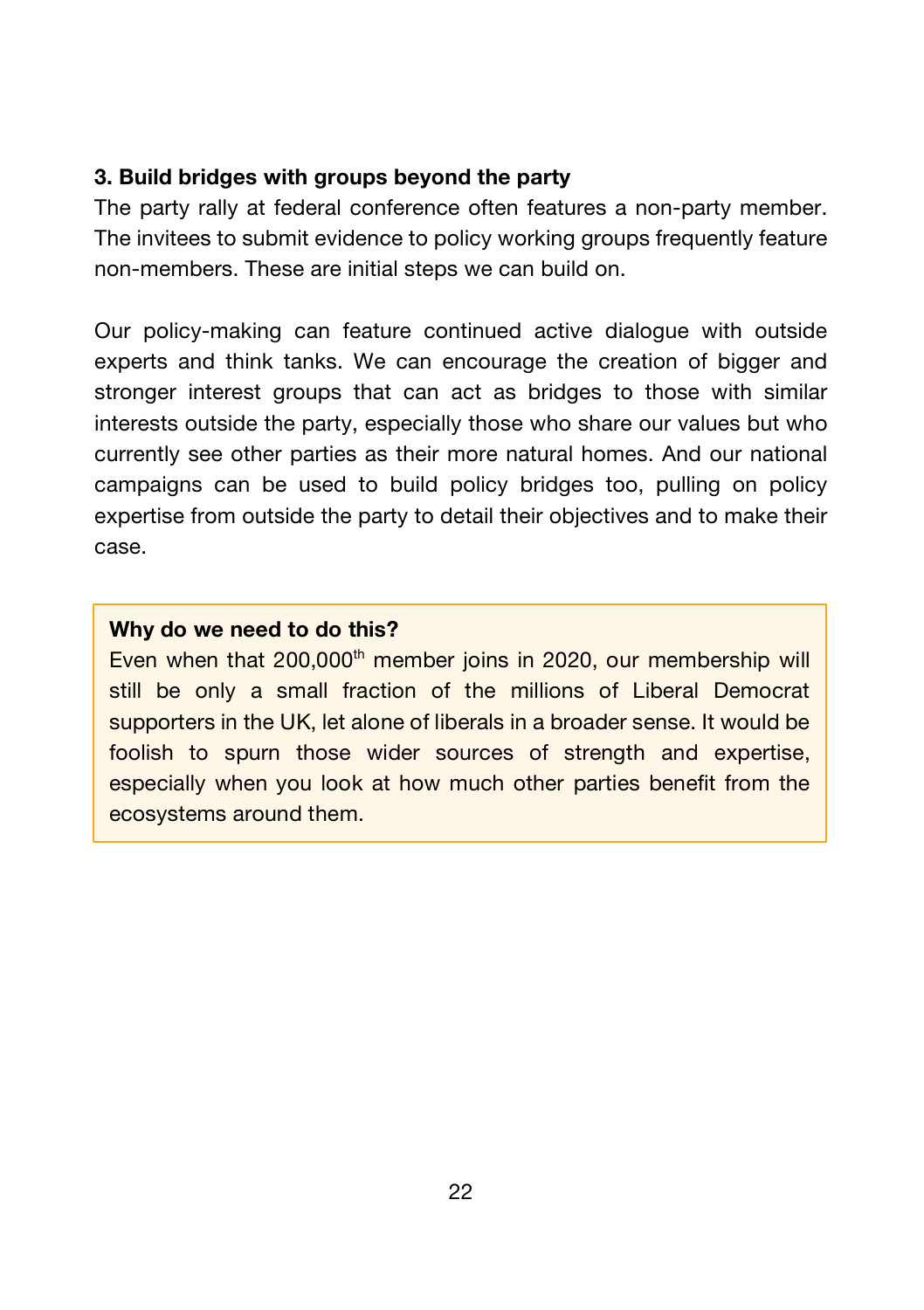# **4. Digitise the party**

The national Liberal Democrat digital campaign in 2017 was the best our party has fought. Your Liberal Britain is proud of the work of our Online Champions. HQ too should be proud of its digital teams - especially the ways in which (unnoticed often by the wider party) they managed to match in key seats the intensity of digital campaigning that the Conservatives sprung on us in 2015 to such deadly effect. Many local parties ran impressive digital operations, often on a shoestring.

But we were still outclassed. Labour, in particular, had more ideas, more money, more members, more ads, more laughs, more volume.

What's more, in our activities and organisation, we are still very heavily rooted in the pre-internet world. 'Modernising' how we do things has often gone little further than moving to emailed pdfs or using telephone conference calls. Voters are increasingly living in a different, digital-first, world – and many other charities, companies and more have shown how organisations too can change.

We firmly believe that the route to making the most of digital opportunities is the same as the route to becoming a social movement. In fact, it is by doing digital well that we'll become a social movement – and it's by becoming a social movement that we'll do digital well. Here's how to do it.

#### **1. Funny or die**

Many of Labour's innovative tools and most successful messages originated from their membership or from Momentum. As we talked about above, one of the key features of this success was that they didn't rely only on official channels and content. Drawing the net more widely brought in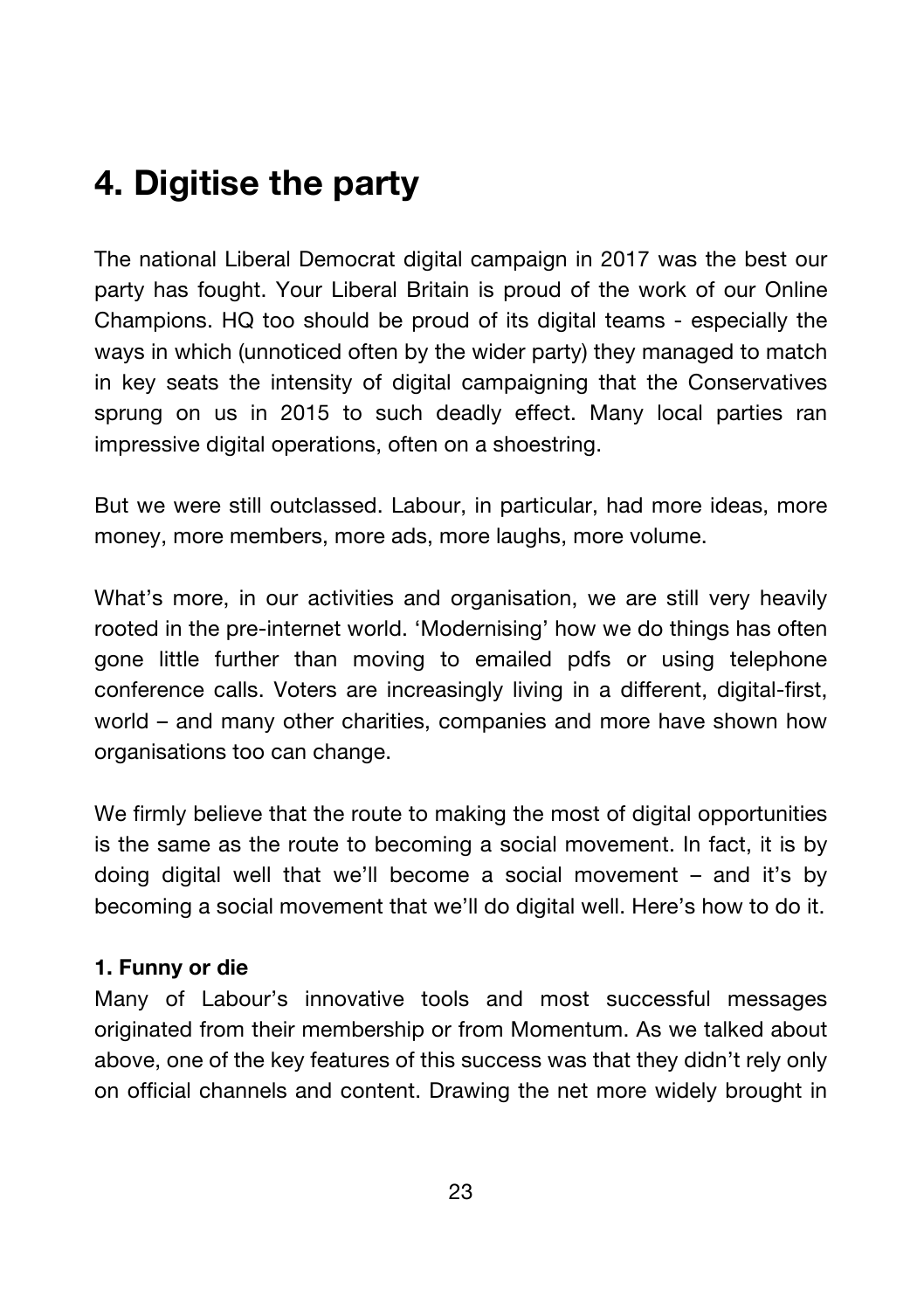more capacity, more talent, more flexibility, more risk taking – and so more success.

That's most sharply demonstrated when it comes to humour. Humour is a powerful way to get messages to spread – and really hard to do only through official channels. That's not where the best jokes sit.

**The best way to be funny online is to have funny members online.** The best way to have innovative tools is to have innovative members who code. We could go on.

To have a funnier, sharper, brighter, faster digital campaign, we simply need a larger, more interconnected, more engaged network of members online, working with staff but also doing more than staff can do alone.

Even when the staff are as excellent humourists as those running the Lib Dem Press Office Twitter account, it is only scratching the surface of what can be achieved by unlocking the potential of our membership and supporter base. That means working both through official channels and through unofficial channels, using the flexible advantages of that ecosystem we've talked about building.

#### **2. Relationships are hard work**

The key to building that engaged network of members and staff is to help them form tight bonds with each other – **offline as well as online**. Without members who know each other, online movements struggle to do more than sign petitions or send emails. We need to do the opposite: we need to become a social movement so that our members can do *more* than they do now.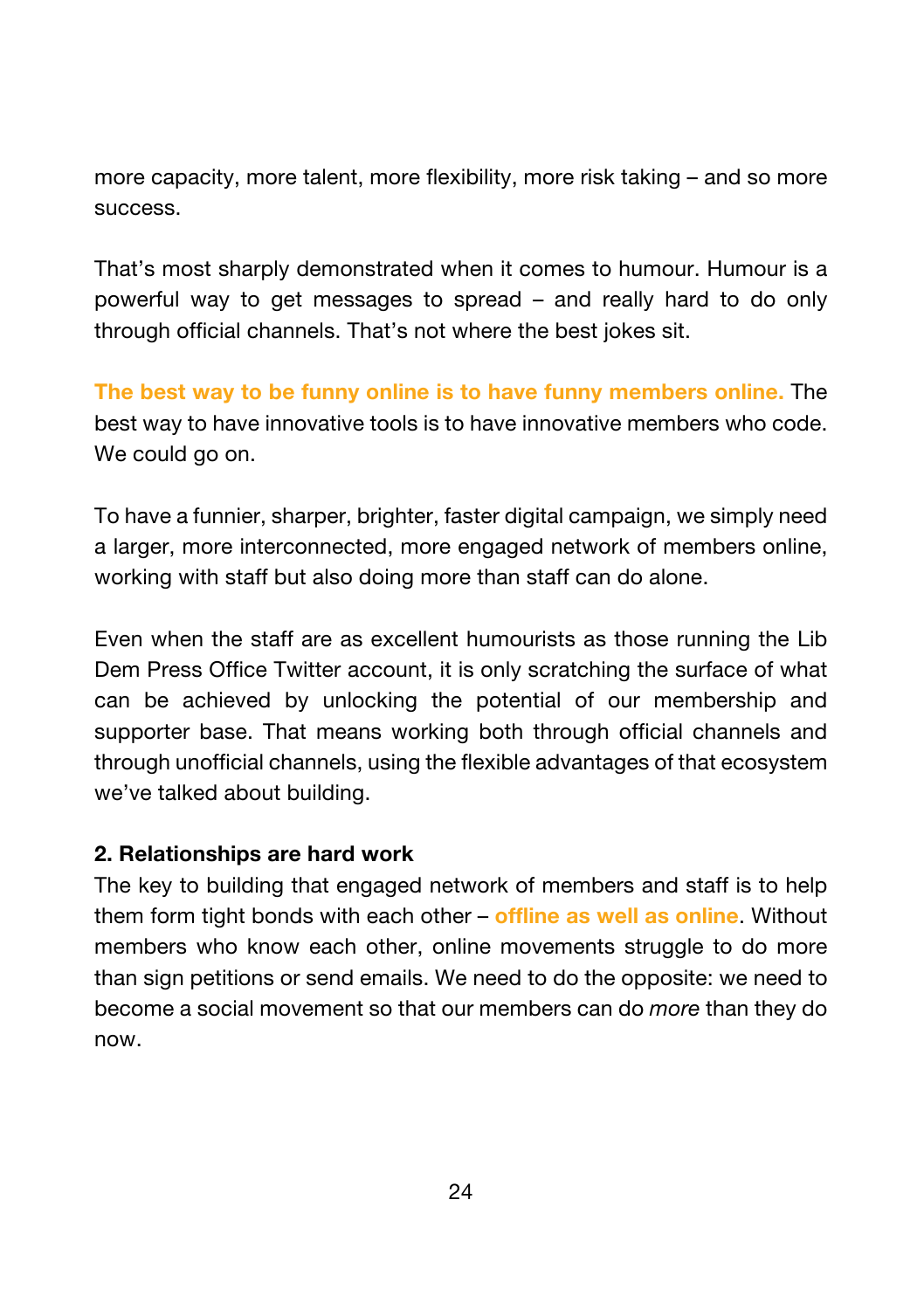Digital communities like the **Online Champions** can make this easy: challenge members to do something they want to do, and they will amaze you without fail.

But digital tools also let us promote offline communities. Your Liberal Britain's vision consultation was discussed face to face by more than 1,000 members at around 65 events up and down the country.

Finally, our Leader and the official Lib Dem social media presence should work to **build relationships** with their following online. This is hard work and requires a great investment of time. A social movement that values its members is the only way to unlock the hundreds of hours of volunteer time required.

#### **3. Data is our organisational lifeblood**

We need to value data, nurture data and share data. It is our organisational lifeblood. Want to raise lots of money but not bombard people who won't give more? That requires good data. Want to turn regular voters into members? That requires good data. Want to target the key swing voters to secure marginal seats? That requires good data.

It also requires the right technology, the right compliance procedures and the right culture – one where we value how we can help colleagues through improved shared data rather than one where people hoard their own data out of fear of what others might do to it.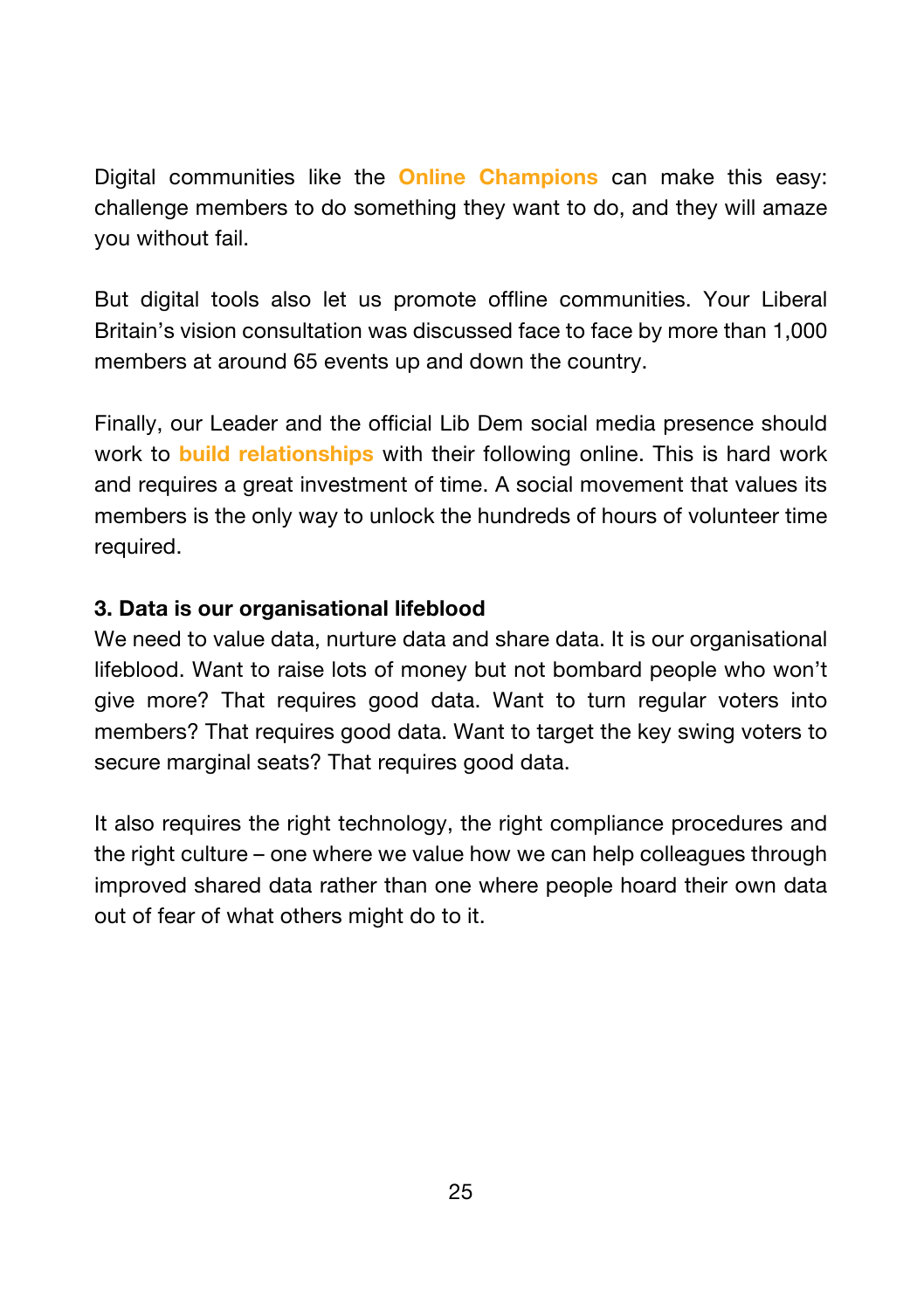It won't be easy to get there. It requires better systems, better processes, better training and better leadership. But get there we must.

#### **Why do we need to do this?**

Widespread lip service is paid to the importance of digital and many – both staff and volunteers – work extremely hard to give that some reality. But we have no digital strategy for the party and no senior digital post in the party's staff structure. Yet digital can be for us in the  $21<sup>st</sup>$  century what the Focus leaflet was in the  $20<sup>th</sup>$  century – a way to build our own media to reach audiences even when the traditional media ignore us.

As a bonus, you'll notice that getting these elements right won't just help our digital activity; humour, relationships and data all help our offline activity too.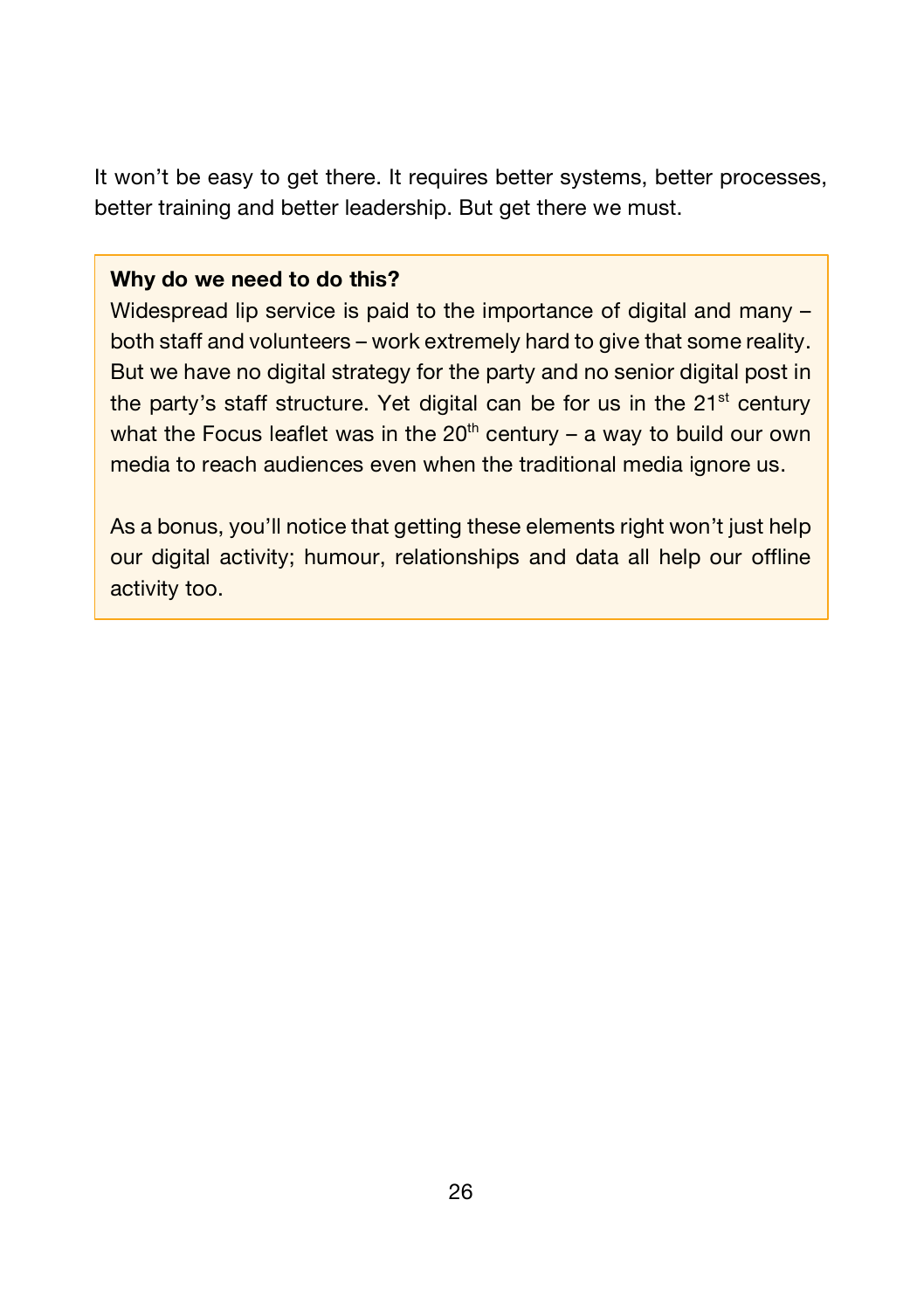# **It all comes down to this**

If we give people reason to believe in a better future, and if we give them a way to help make that future come true - through the party and outside it then we can do much more than reviving the fortunes of the Liberal Democrats. We can change the direction of this country.

This pamphlet sets out our ideas for how to do that. We'd love to hear yours. We know how much we've learnt from others in coming up with the approach set out in this pamphlet – and we're sure there's plenty more to learn still.

But it's also time for action. If you take one thing away from reading this document, let it be this: no one else is going to do this for us. No saviour is going to emerge to solve all these problems. Liberal Democrats need to do it themselves.

If you're interested to help: get involved. If you've got great examples of what's worked when you've tried it: tell us.

You can reach us on ideas@liberalbritain.org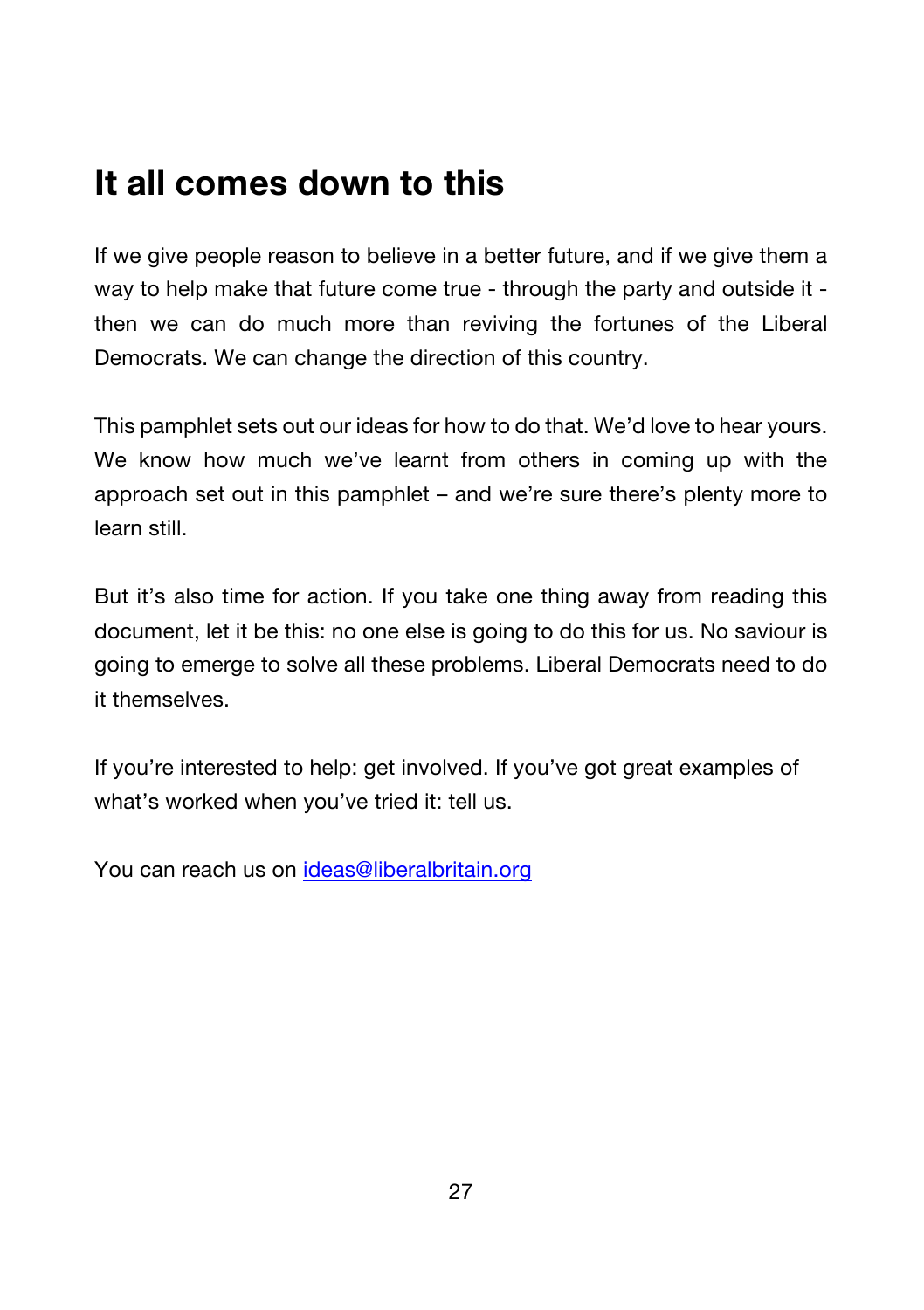

#### **Mark Pack**

Mark ran the Liberal Democrat digital operation in the 2001 and 2005 general elections, and was campaign manager in Hornsey & Wood Green where the team secured one of the top five results for the party in the country two general elections in a row. He edits Liberal Democrats Newswire (www.libdemnewswire.com) and is a member of the Federal Board. He's co-author of 101 Ways To Win An Election.



#### **Jim Williams**

Jim founded Your Liberal Britain in November 2015. He sits on the party's Federal Policy Committee, and launched the Online Champions initiative during the 2017 General Election. He is an international development strategy consultant. He founded and ran Raabta Consultants, a research and communications company in Pakistan, from 2011 to 2015.



### **Your Liberal Britain**

A members' volunteering initiative within the Liberal Democrats, Your Liberal Britain exists to help and encourage the party become more of a social movement. We help party bodies find ways to challenge and empower Lib Dem members.